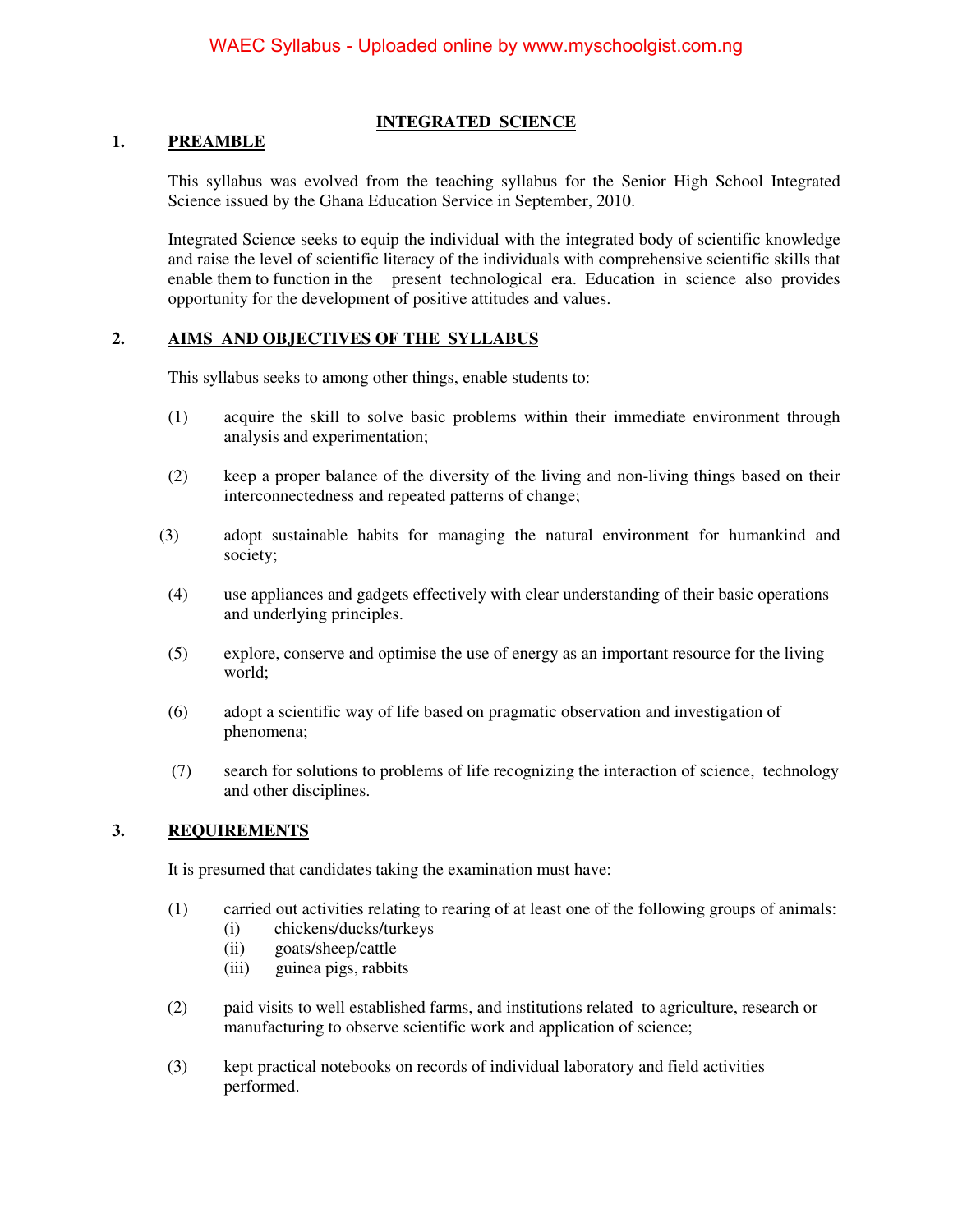#### **4. SCHEME OF EXAMINATION**

There will be three papers, Papers 1, 2 and 3 all of which must be taken. Papers 1 and 2 will be a composite paper to be taken at one sitting.

- **PAPER 1:** Will consist of fifty multiple-choice objective questions all of which must be answered within 1 hour for 50 marks.
- **PAPER 2:** Will consist of six essay-type questions. Candidates will be required to answer four questions within 1 hour 30 minutes for 20 marks each.
- **PAPER 3:** Will consist of four questions on test of practical work. Candidates will be required to answer all the questions within 2 hours for 60 marks.

### **5**. **DETAILED SYLLABUS**

 Questions will be asked on the topics set out in the column headed "CONTENTS". The "NOTES" are intended to indicate the scope of the questions but they are not to be as an exhaustive list of limitations and illustrations.

 NOTE: The S.I units will be used for all calculations. However multiples or submultiples of the units may also be used.

|     | <b>CONTENTS</b>                         | <b>NOTES</b>                                                     |
|-----|-----------------------------------------|------------------------------------------------------------------|
|     | A. DIVERSITY OF MATTER                  |                                                                  |
|     |                                         |                                                                  |
| 1.  | Introduction to Integrated              |                                                                  |
|     | Science                                 |                                                                  |
|     | 1.1 Concept of                          | Explanation of Science as an interrelated                        |
|     | <b>Integrated Science</b>               | body of knowledge. Carriers in science<br>and technology.        |
|     | 1.2 The scientific                      | Identification of the problem.                                   |
|     | Method                                  | Hypothesis formulation.                                          |
|     |                                         | Experimentation. Data collection.                                |
|     |                                         | Analysis and conclusion.                                         |
| 1.3 | Safety precautions<br>in the laboratory | Safety measures taken in the laboratory<br>and reasons for them. |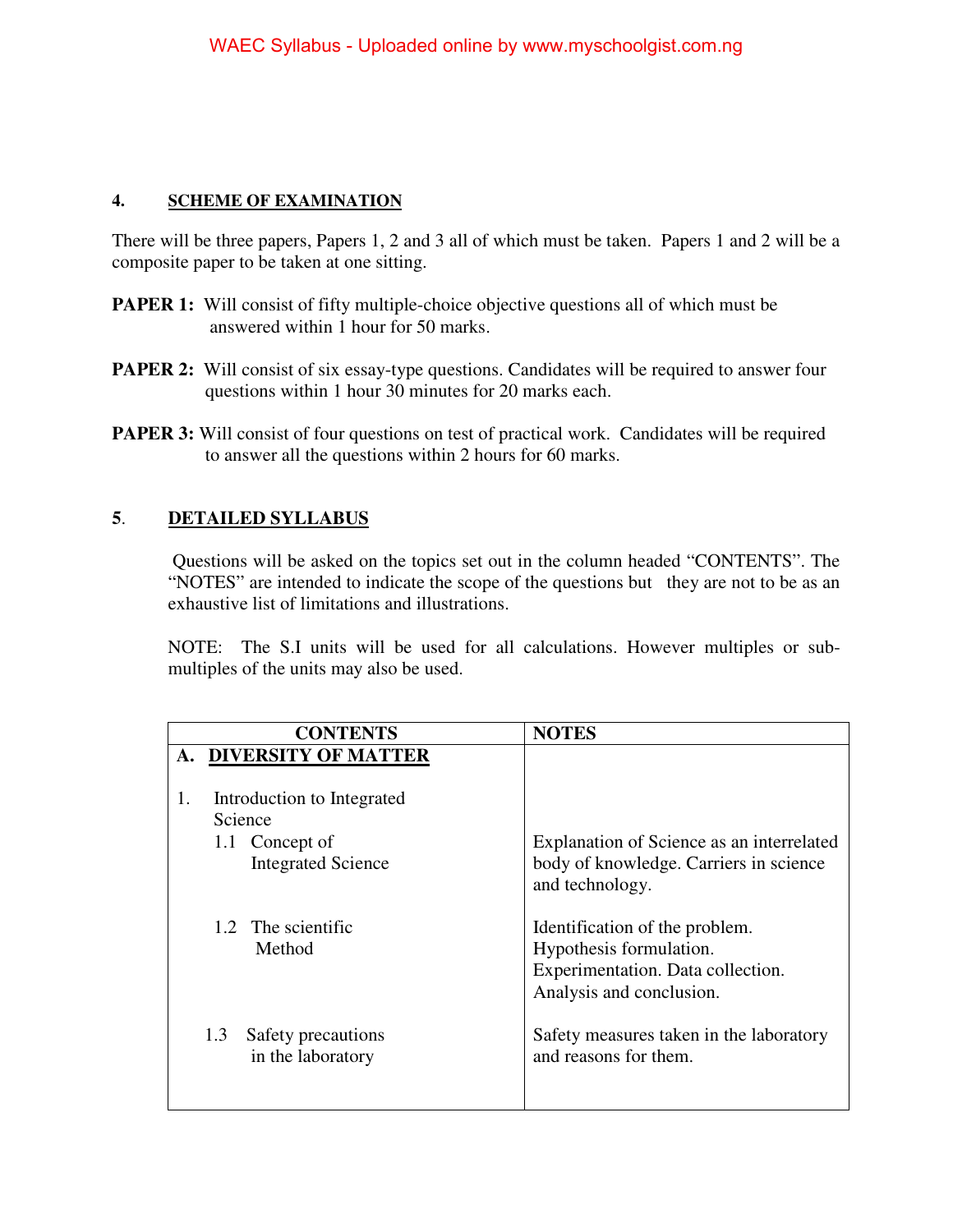| 2.<br>Measurement                                                 |                                                                                                                                                                                                                                                                                                                                                                                                                                                           |
|-------------------------------------------------------------------|-----------------------------------------------------------------------------------------------------------------------------------------------------------------------------------------------------------------------------------------------------------------------------------------------------------------------------------------------------------------------------------------------------------------------------------------------------------|
| 2.1 Basic quantities,<br>derived quantities and their units.      | Basic quantities and units of scientific<br>measurement: Length (m), Mass<br>(kg), Time (s), Temperature (K), Current<br>(A), Light intensity (cd), Amount of<br>substance (mol). Derived quantities and<br>their units: Volume $(m^3)$ , Density (kgm <sup>-</sup><br>$3$ ), Velocity(ms <sup>-1</sup> ), Force (N), Work and<br>Energy (J), Quantity of electricity (C),<br>Electric resistance $(\&$ !), Potential<br>difference $(V)$ , Power $(W)$ . |
| Measuring instruments<br>2.2                                      | Identification and use of measuring<br>instruments such as ruler, balances, stop<br>watch, thermometer, measuring cylinder,<br>callipers, hydrometer, pipette and burette<br>to measure in various units. Necessity<br>for measurement<br>Sources of error                                                                                                                                                                                                |
| 2.3 Measurement of density and relative<br>density                | Experiments to determine the density of<br>equal volumes of water and salt solution.<br>Comparison of densities of water and<br>salt solution. Simple experiments of<br>density of regular and irregular objects.                                                                                                                                                                                                                                         |
| 3. Diversity of living and non-living things                      |                                                                                                                                                                                                                                                                                                                                                                                                                                                           |
| 3.1 Characteristics of living things                              | Differences between living and non-<br>living<br>things based on the life processes:<br>movement, nutrition, growth,<br>respiration, excretion, reproduction,<br>irritability should be considered.<br>Detailed treatment of the life processes<br>not required.<br>Explanation of biodiversity                                                                                                                                                           |
| Classification schemes of living<br>3.2<br>and non-living things. | Importance of classification.<br>Contribution of Aristotle, Linnaeus, and<br>Mendeleev. Treatment to include the<br>following levels or ranks: Living things-<br>kingdom, division/phylum, class, order,<br>family, genus and species.                                                                                                                                                                                                                    |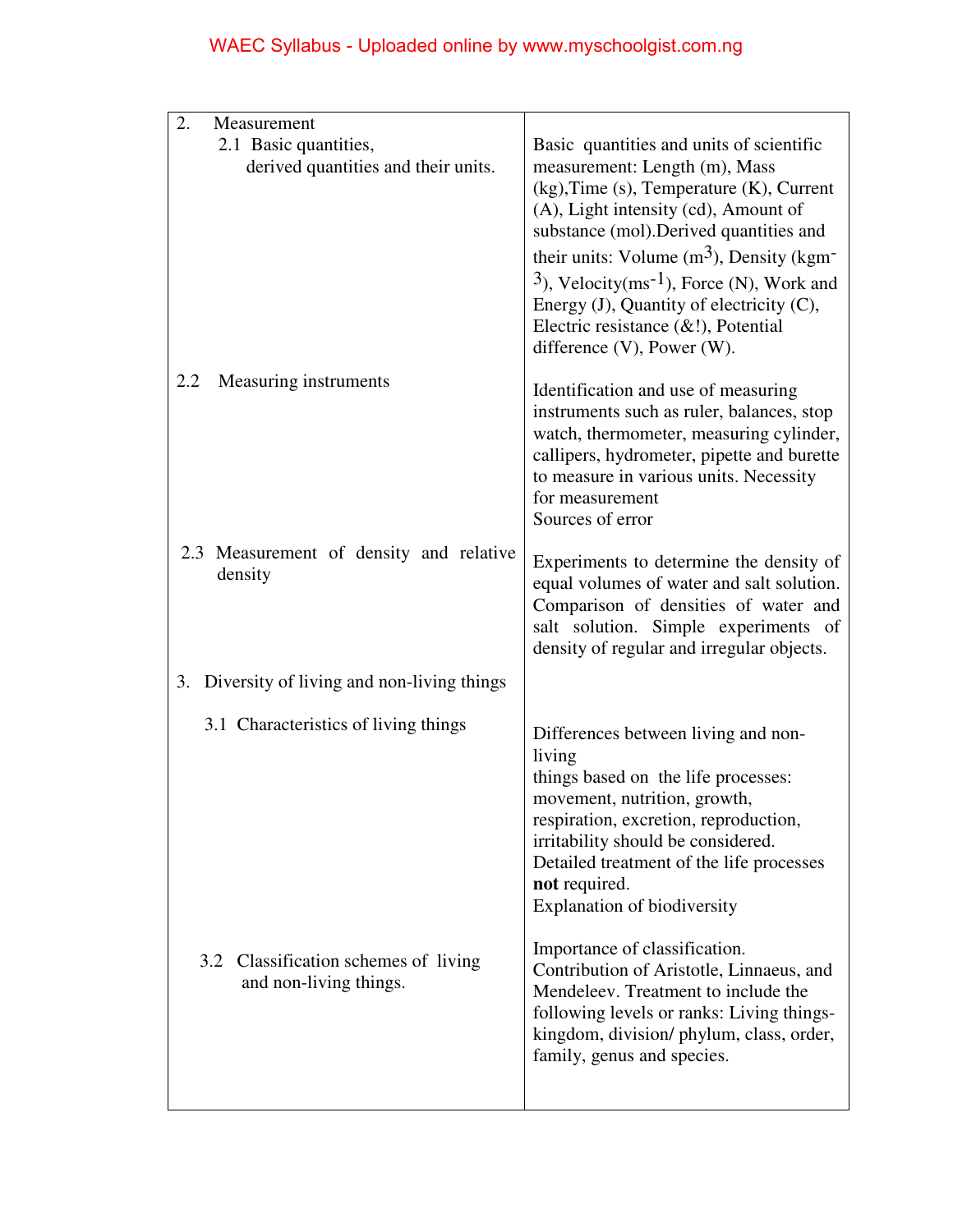|    | 4 Matter<br>4.1 Particulate nature of matter                                              | Elements- metals and non metals<br>$(1st$ to 20 <sup>th</sup> elements in the periodic<br>table).<br>Atoms, molecules, ions, atomic<br>structure.                                                                                                                   |
|----|-------------------------------------------------------------------------------------------|---------------------------------------------------------------------------------------------------------------------------------------------------------------------------------------------------------------------------------------------------------------------|
|    | 4.2 Elements, compound and mixtures                                                       | Differences between elements,<br>compounds and mixtures.                                                                                                                                                                                                            |
|    | 4.3 Ionic and covalent compounds                                                          | Ionic and covalent bond formation.<br>Characteristic properties of ionic and<br>covalent compounds.<br>IUPAC names of common compounds.                                                                                                                             |
|    | 4.4 Atomic number, mass number,<br>isotopes and relative atomic mass<br>of given elements | Relative atomic masses should be<br>explained using the periodic table.<br>Carbon-12 isotope should be mentioned<br>as reference scale.                                                                                                                             |
|    | 4.5 Mole, molar mass and formula<br>mass                                                  | The mole as unit of the physical<br>quantity; amount of substance. Mention<br>should be made of Avogadro's number.<br>Calculation of formula mass and molar<br>mass using relative atomic masses.<br>Calculation of amount of substance in<br>moles given its mass. |
|    | 4.6 Preparation of solutions                                                              | Preparation of standard solution of<br>NaOH, HCl, NaCl and sugar. Dilution of<br>standard solution.                                                                                                                                                                 |
| 5. | Cells<br>Plant and animal cells<br>5.1                                                    | Structure and function of plant and<br>animal cells. Drawing and labelling<br>required.                                                                                                                                                                             |
|    | 5.2 Types of plant and animal cells<br>(Specialised cells)                                | Red blood cell, nerve cell, leaf<br>epidermal cell, sperm cell, leaf palisade<br>cells, lymphocyte and phagocyte.<br>Functions of cell organelles required.                                                                                                         |
|    |                                                                                           |                                                                                                                                                                                                                                                                     |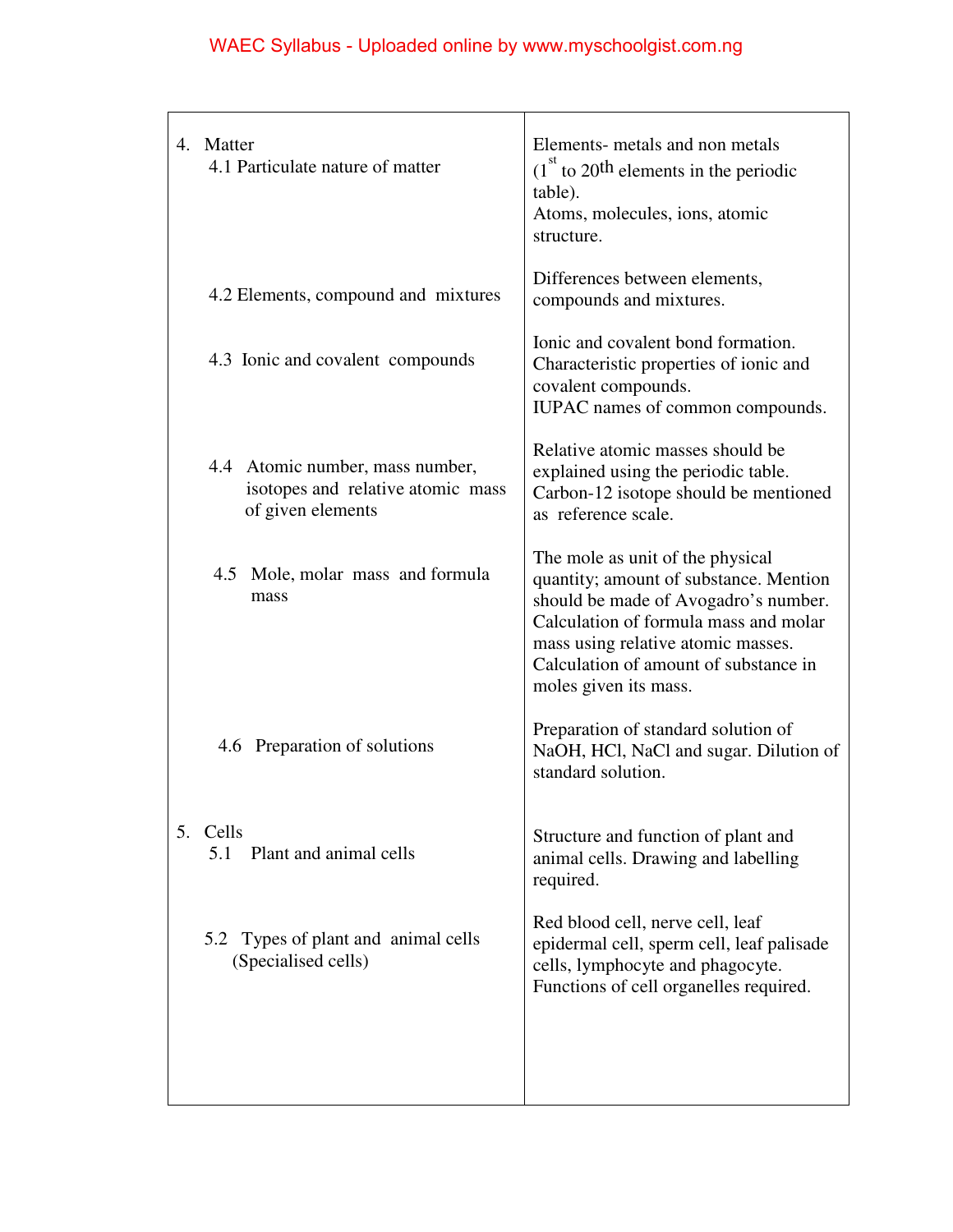|    | 6. Rocks                                                                         | Formation of igneous, sedimentary and                                                                                                                                                                         |
|----|----------------------------------------------------------------------------------|---------------------------------------------------------------------------------------------------------------------------------------------------------------------------------------------------------------|
|    | 6.1 Types, formation and                                                         | metamorphic rocks and their                                                                                                                                                                                   |
|    | characteristics of rocks.                                                        | characteristics.                                                                                                                                                                                              |
|    |                                                                                  |                                                                                                                                                                                                               |
|    | 6.2 Weathering of rocks                                                          | Physical, biological and chemical<br>weathering of rocks. Explanation of the<br>effect of hydration, hydrolysis,<br>carbonation and oxidation on rocks is<br>required.                                        |
|    | 7. Acids, bases, and salts<br>7.1 Simple definition<br>of acids, bases,<br>salts | Definition of acids and bases in terms of<br>Proton<br>transfer<br>(Bronsted-<br>Lowry<br>concept).                                                                                                           |
|    |                                                                                  | Properties and uses of acids, bases and                                                                                                                                                                       |
|    | 7.2 Physical and                                                                 | salts.                                                                                                                                                                                                        |
|    | chemical properties                                                              | Description of laboratory preparation of                                                                                                                                                                      |
|    | of acids, bases and                                                              | hydrogen, carbon dioxide and ammonia                                                                                                                                                                          |
|    | salts                                                                            | gases. Test for hydrogen, carbon dioxide                                                                                                                                                                      |
|    |                                                                                  | and ammonia gases.                                                                                                                                                                                            |
|    | 7.3 Examples of<br>chemical substances<br>classified as acids,<br>bases or salts | chemical<br>Simple<br>classify<br>tests<br>to<br>chemical substances as acids, bases, or<br>salts.                                                                                                            |
|    |                                                                                  | Preparation of salts using the following                                                                                                                                                                      |
|    | 7.4 Methods of<br>preparation of salts                                           | methods: neutralization, precipitation,<br>$\alpha$ acid + salt, and $\alpha$ cid + metal.                                                                                                                    |
|    | 7.5 Acid-base<br>indicators                                                      | Description of the colours developed by<br>phenolphthalein, litmus<br>and<br>methyl<br>orange in dilute acids and dilute bases.                                                                               |
|    | 7.6 Determination of<br>pH of a given solutions.                                 | The nature and use of the universal<br>indicator and pH metre. Determination<br>of soil pH is required.                                                                                                       |
| 8. | Soil conservation<br>8.1 Principles of soil<br>and water<br>conservation         | Explanation of the concept of soil<br>conservation. Description of activities to<br>conserve soil water and maintain soil<br>fertility; irrigation, mulching, addition of<br>organic matter or crop rotation. |
|    |                                                                                  | Macro (major) nutrients; nitrogen (N),                                                                                                                                                                        |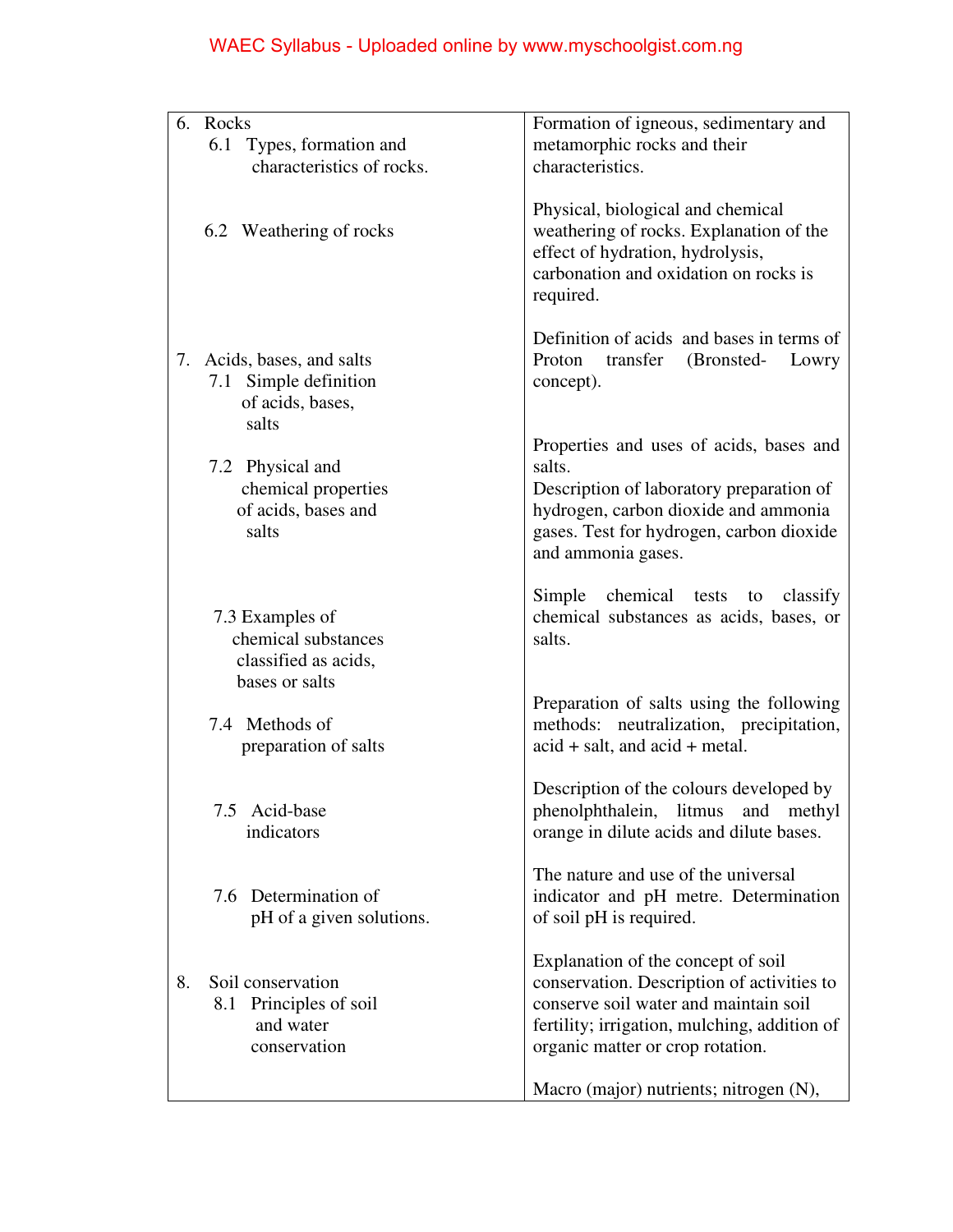|    |       | 8.2 Classification of soil nutrients                  | potassium (K), phosphorus (P), calcium<br>(Ca), magnesium (Mg), sulphur (S).                                                                                                                                                                                                                |
|----|-------|-------------------------------------------------------|---------------------------------------------------------------------------------------------------------------------------------------------------------------------------------------------------------------------------------------------------------------------------------------------|
|    |       |                                                       | (minor) nutrients:<br>Micro<br>born(B),<br>zinc(Zn)<br>molybdenum(Mo),<br>manganese(Mn),<br>$copper(Cu)$ ,<br>chlorine(Cl), iron(Fe).                                                                                                                                                       |
|    |       | 8.3 Functions and deficiency<br>symptoms of nutrients | Description of the deficiency symptoms<br>of the following nutrients in plants:<br>potassium,<br>phosphorus,<br>nitrogen,<br>mangenese and iron.                                                                                                                                            |
|    |       | 8.4 Maintenance of soil fertility                     | Application of organic and inorganic<br>manures/ fertilizers, crop rotation, cover<br>cropping, liming, and green manuring.                                                                                                                                                                 |
|    |       | 8.5 Organic and inorganic fertilizers                 | Identification and classification of<br>organic and inorganic fertilizers.<br>Methods of applying fertilizers.                                                                                                                                                                              |
|    |       | 8.6 Depletion of soil resources                       | Factors which lead to the depletion of<br>soil resources: erosion, overgrazing,<br>poor farming methods, dumping of non-<br>biodegradable waste on land, improper<br>irrigation and drainage practices, surface<br>mining and quarrying, deforestation, and<br>excessive use of fertilizer. |
| 9. | Water | 9.1 Physical and<br>chemical properties<br>of water   | Experiments to determine/demonstrate:<br>boiling point of water.<br>(i)<br>(ii)<br>the solvent action of water on a<br>variety of substances.<br>(iii) presence of dissolved substances<br>(iv) polar nature of water.<br>Uses of water.                                                    |
|    | 9.2   | Hardness and softness of water.                       | Advantages and disadvantages of hard<br>and soft water. Causes of hardness of<br>water $(Ca^{++}$ , Mg <sup>++</sup> , Fe <sup>++</sup> ions).<br>Softening hard water (addition of<br>washing soda, ion exchange, boiling and<br>distillation).                                            |
|    |       |                                                       | Steps involved in the treatment of water                                                                                                                                                                                                                                                    |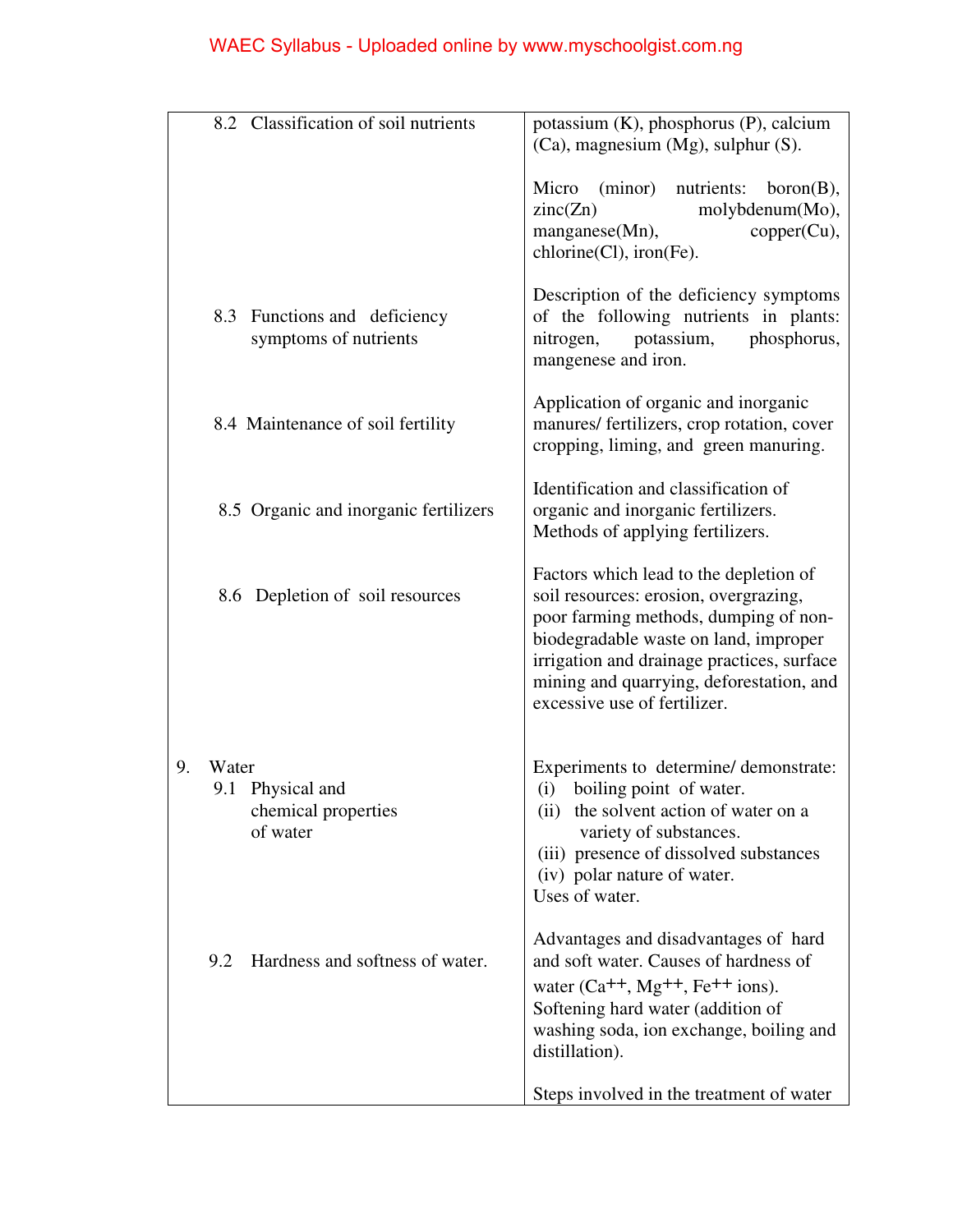|             | 9.3 Treatment of water for public                             | for public consumption.                                                                                                                                                                                                                                                         |
|-------------|---------------------------------------------------------------|---------------------------------------------------------------------------------------------------------------------------------------------------------------------------------------------------------------------------------------------------------------------------------|
|             | consumption                                                   |                                                                                                                                                                                                                                                                                 |
|             | 10. Metals and non-metals<br>10.1 Classification of materials | Classification of materials into metals,<br>semi-metals (metalloids), and non-<br>metals.<br>Physical properties of metals, semi-<br>metals and non-metals under<br>conductivity, luster, malleability,<br>ductility, sonority, density, melting point<br>and tensile strength. |
|             | 10.2 Uses of metals, semi-metals and<br>non-metals            | Uses of the following elements: Al, Cu,<br>Fe, Au, C, O <sub>2</sub> , N <sub>2</sub> . Application of semi-<br>metals.                                                                                                                                                         |
|             | 10.3<br>Alloys                                                | Examples of alloys and their constituent<br>elements (steel, bronze, brass). Uses of<br>alloys. Advantages of alloys in<br>manufacture of certain household items.                                                                                                              |
|             | 11. Exploitation of minerals                                  | Exploitation of the following minerals in<br>Ghana: Bauxite, diamond, gold, crude<br>oil and kaolin.<br>Negative impact of exploitation<br>οf<br>minerals mentioned<br>and<br>how<br>to<br>minimize the effect.                                                                 |
| 12. Rusting | 12.1 Process of rusting                                       | Conditions necessary for rusting.<br>Experiments to show that air and water<br>are necessary for rusting. Experiments to<br>show that salt, dilute acid, dilute base<br>and heat affect the rate of rusting in iron.                                                            |
|             | 12.2 Prevention of rusting                                    | Methods of preventing rusting: oiling/<br>greasing, painting, galvanizing, tin-<br>coating, electroplating, cathode<br>protection and keeping the metal dry.<br>Effectiveness of the various methods of<br>preventing rusting. Items in the home<br>that undergo rusting.       |
|             |                                                               | Hydrocarbons (first four members in                                                                                                                                                                                                                                             |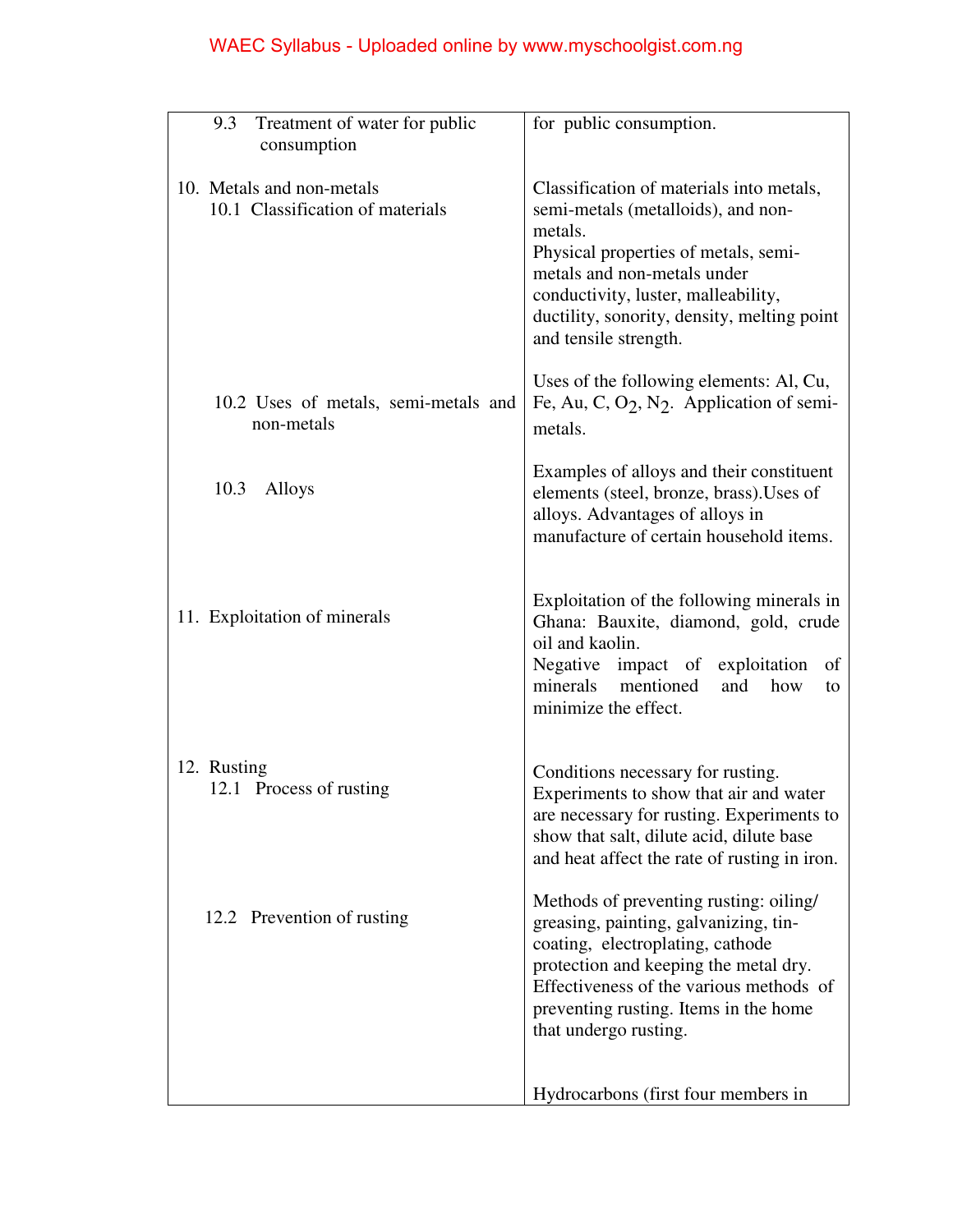| 13. Organic and inorganic compounds                                         | each group), alkanols (methanol,<br>ethanol, propanol), alkanoic acids (first<br>two members), alkanoates (first two<br>members), fats and oils. Functional<br>groups, properties and uses of organic<br>compounds.                                                                                                                 |
|-----------------------------------------------------------------------------|-------------------------------------------------------------------------------------------------------------------------------------------------------------------------------------------------------------------------------------------------------------------------------------------------------------------------------------|
| 13.1 Classification of chemicals as organic<br>and inorganic                | Differences between organic and<br>inorganic compounds.<br>Importance of organic chemistry in<br>industrialization.                                                                                                                                                                                                                 |
| 13.2 Neutralization and esterterification                                   | Differences between neutralization and<br>esterification. Equations representing<br>neutralization and esterification<br>reactions.                                                                                                                                                                                                 |
| 13.3 Petrochemicals                                                         | Sources, application and effects of<br>petrochemicals on the environment.<br>The refinery of crude oil. Uses of<br>petrochemical such as plastics,<br>pharmaceuticals and<br>agrochemicals.                                                                                                                                         |
| <b>B.</b><br><b>CYCLES</b><br>Air movement<br>1.<br>1.1 Land and sea breeze | Explanation of formation of land and sea<br>breezes. Demonstration of convectional<br>currents using smoke-box and heated<br>water with crystals of $KMnO4$ .                                                                                                                                                                       |
| 1.2 Types of air masses and their<br>movement                               | Trade winds: Easterlies and Westerlies.<br>Description<br>the<br>of<br>direction<br>of<br>movement of major air masses on the<br>earth's surface.                                                                                                                                                                                   |
| 1.3 Effect of moving air masses                                             | Differences between air masses and<br>storm.<br>Effect of moving air masses: spread of<br>pollutants and effect on climate.<br>Precautions against effects of storms.<br>Use of the future's wheel to trace effects<br>of spread of pollutants by air masses<br>required.<br>Tornados, hurricanes, typhoons should<br>be mentioned. |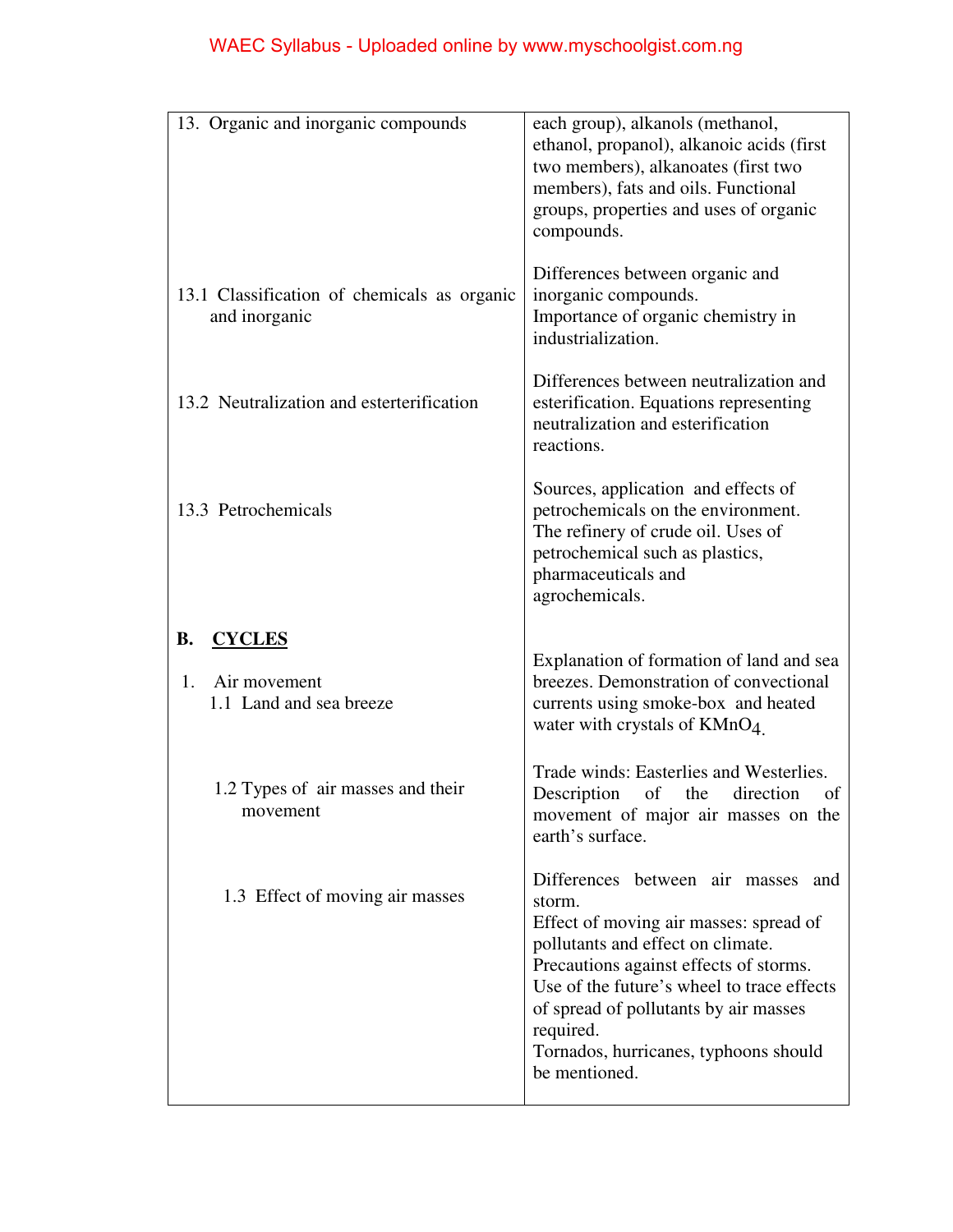| 2.<br>Nitrogen cycle                                                                | Drawing and description of the nitrogen                                                                                                                                                                                                                                                                                                                                                              |
|-------------------------------------------------------------------------------------|------------------------------------------------------------------------------------------------------------------------------------------------------------------------------------------------------------------------------------------------------------------------------------------------------------------------------------------------------------------------------------------------------|
| 2.1 Importance                                                                      | cycle                                                                                                                                                                                                                                                                                                                                                                                                |
|                                                                                     | Importance of the nitrogen cycle to<br>plants and animals.                                                                                                                                                                                                                                                                                                                                           |
|                                                                                     |                                                                                                                                                                                                                                                                                                                                                                                                      |
| 3. Hydrological cycle<br>3.1 Distribution of earth's water                          | Location of earth's water (groundwater)<br>and surface water) and how much of it is<br>available for human use. Percentage<br>distribution of water on the earth's<br>surface to be mentioned.                                                                                                                                                                                                       |
| 3.2 Hydrological cycle                                                              | Processes involved in the hydrological<br>cycle using appropriate diagrams.<br>Relevance of hydrological cycle to<br>plants and animals.                                                                                                                                                                                                                                                             |
| 3.3 Sources of water contamination                                                  | Main sources of water contamination:<br>domestic waste, trade waste, industrial<br>waste, radioactive waste, and 'special'<br>waste such as waste from hospital.                                                                                                                                                                                                                                     |
| 3.4 Effects of water contamination                                                  | Water-washed, water-based and insect-<br>based carrier diseases                                                                                                                                                                                                                                                                                                                                      |
| 3.5 Water conservation methods                                                      | Household water treatment, waste water<br>treatment, safe water storage, modern<br>and traditional rainwater harvesting<br>systems.                                                                                                                                                                                                                                                                  |
| 4. Life cycles of pests and parasites<br>4.1 Types of pests and parasites           | Distinguish between pests and parasites.<br>Common pests of humans and farm<br>animals (cockroach, housefly, tsetsefly,<br>and mosquito) common endoparasites,<br>tapeworm, liver fluke and round worm),<br>common ectoparasites (tick, bed bug<br>louse, flea, mite). Common pests and<br>parasites of plants (rice and maize<br>weevils, mistletoe, dodder and cassytha<br>beetle and stem borers. |
| 4.2 Life cycles of some pests and<br>parasites of human, plants and farm<br>animals | Life cycles of the following: an<br>endoparasite (tape worm, and guinea<br>worm), pest of humans [Anopheles<br>mosquito] malaria parasite                                                                                                                                                                                                                                                            |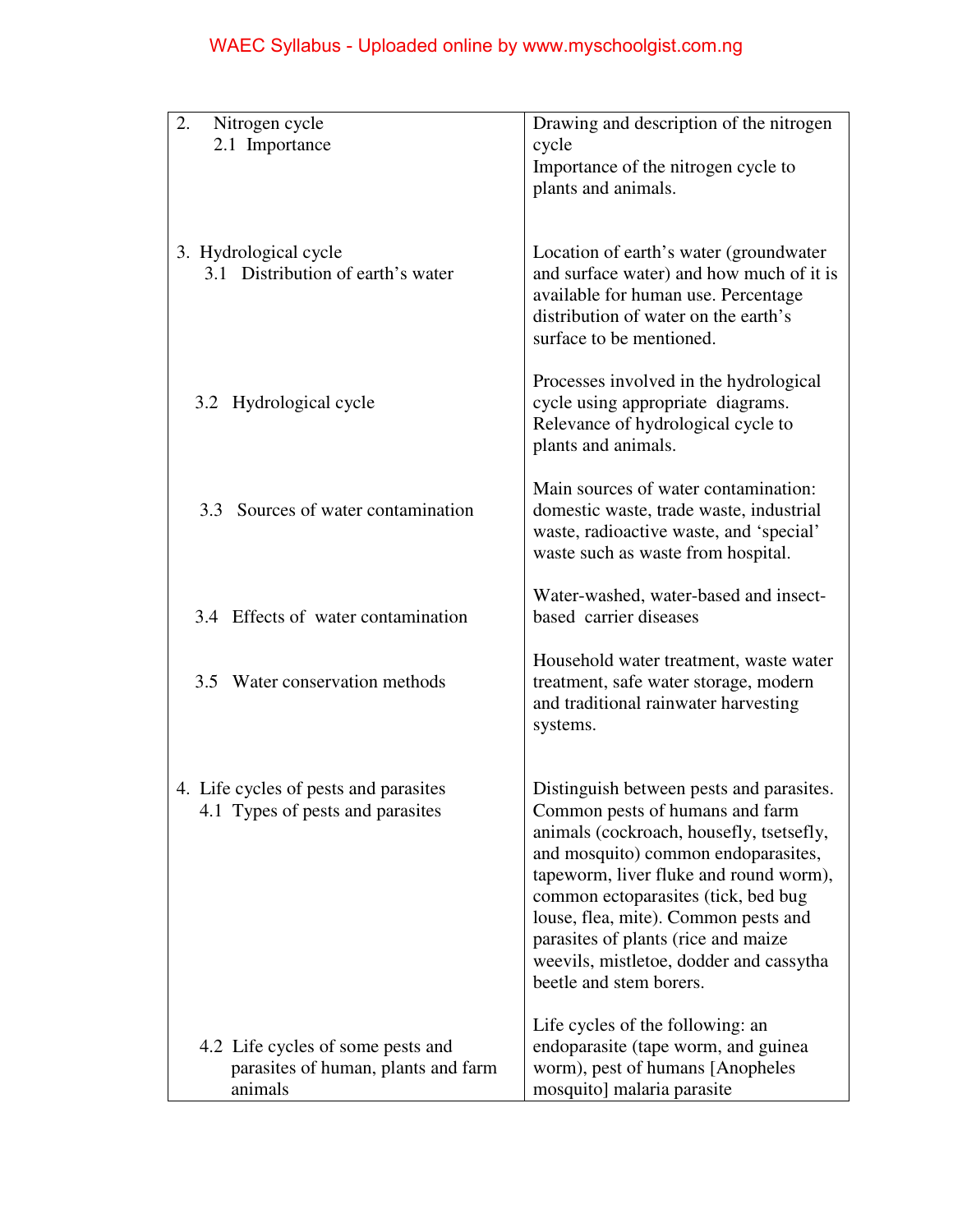|    |                                                                                                               | ( <i>Plasmodium</i> ), a crop pest (weevil).<br>Control methods of the pests and<br>parasites are required.                                                                                                                                                                                                                                                                                     |
|----|---------------------------------------------------------------------------------------------------------------|-------------------------------------------------------------------------------------------------------------------------------------------------------------------------------------------------------------------------------------------------------------------------------------------------------------------------------------------------------------------------------------------------|
|    | 5. Crop production<br>5.1 General principles of crop<br>production                                            | Selection of appropriate varieties, site<br>selection and land preparation, methods<br>of propagation and planting methods,<br>cultural practices, pest and disease<br>control, harvesting, processing, storage<br>and marketing.                                                                                                                                                               |
|    | 5.2 Production of crops                                                                                       | Application of all crop production<br>mentioned in 5.1 to produce a crop,<br>harvest, generate new planting materials,<br>keep records and market. Precautions<br>against post harvest losses. Production<br>should be limited to the following crops:<br>vegetables (okro/lettuce/carrot); cereals<br>(maize/millet); legumes<br>(cowpea/groundnut); root crop<br>(cassava); stem tuber (yam). |
| 6. | General principles of farm animal<br>production:<br>6.1 Main activities involved in farm<br>animal production | Selection of suitable breeds, choice of<br>management system, breeding systems<br>and care of the young, management<br>practices including animal health care<br>and feeding, finishing, processing and<br>marketing of produce.                                                                                                                                                                |
|    | 6.2 Ruminant production                                                                                       | Types of breeds and their characteristics,<br>practices,<br>breeding<br>management<br>systems, common pests and diseases and<br>marketing of products. Production<br>should be limited to cattle, goats and<br>sheep.                                                                                                                                                                           |
|    | 6.3 Production of non-ruminant                                                                                | Main activities outlined in 6.1 to<br>produce a non-ruminant farm animal.<br>Production limited to poultry, pigs and<br>rabbits.                                                                                                                                                                                                                                                                |
|    |                                                                                                               |                                                                                                                                                                                                                                                                                                                                                                                                 |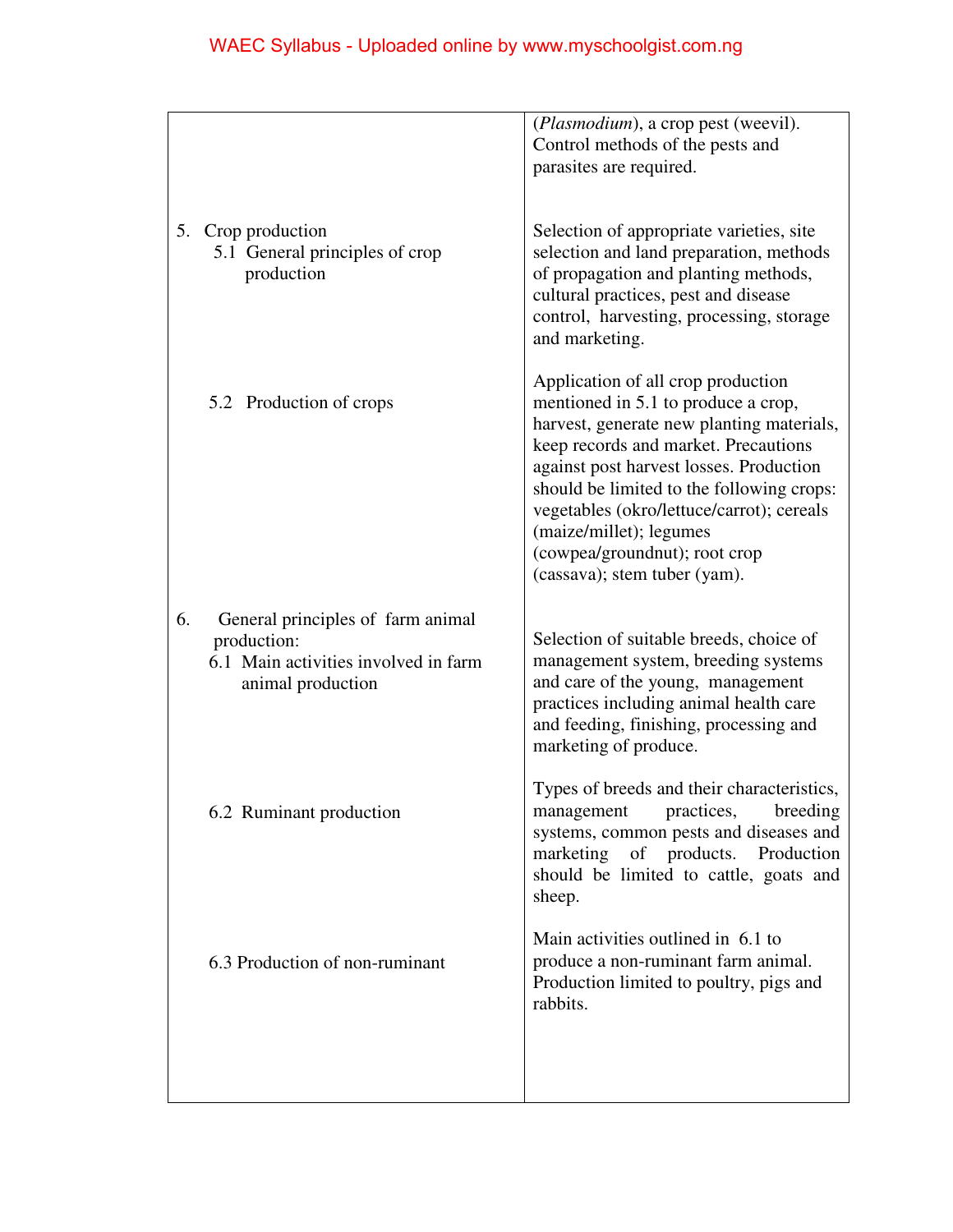| C. SYSTEMS                                                       |                                                                                                                                                                                                                                                                                                                                                 |
|------------------------------------------------------------------|-------------------------------------------------------------------------------------------------------------------------------------------------------------------------------------------------------------------------------------------------------------------------------------------------------------------------------------------------|
| 1. Skeletal system<br>1.1 The mammalian skeleton                 | Major parts and functions of the<br>mammalian skeleton.<br>Axial skeleton: skull and vertebral<br>column.<br>Appendicular skeleton: limbs and the<br>limb girdles.<br>Types of joints.<br>Detailed treatment of the individual<br>bones not required.                                                                                           |
| 2. Reproduction and growth in plants<br>2.1 Structure of flowers | Parts of a flower and variation in flower<br>structure. Examination of complete<br>flower and half flower with free parts.<br>Bi-sexual flower (Flamboyant or Pride<br>of Barbados or Hibiscus sp.).<br>Uni-sexual flower with free parts (water<br>melon, gourd and pawpaw).<br>Drawing and labelling of complete and<br>half flower required. |
| 2.2 Pollination and fertilization                                | Processes of pollination and fertilization.<br>Adaptations of flowers for pollination<br>required. Formation of fruits and seeds.                                                                                                                                                                                                               |
| 2.3 Fruits                                                       | Classification of fruits into dry fruits and<br>fleshy or succulent fruits.                                                                                                                                                                                                                                                                     |
| 2.4 Seeds                                                        | Seed structure: endospermous<br>(monocotyledon) and non-<br>endospermous<br>(dicotyledon) seeds. Functions of parts of<br>seeds.                                                                                                                                                                                                                |
| 2.5 Seeds and fruits dispersal                                   | Structure of seeds/fruits and how they<br>are adapted to their mode of dispersal.<br>Agents of dispersal. Explosive<br>mechanism in fruits of Balsam and Pride<br>of Barbados. Advantages and<br>disadvantages of seed and fruit dispersal.                                                                                                     |
| 2.6 Seed germination                                             | The process and conditions for<br>germination.<br>Types of germination: hypogeal and                                                                                                                                                                                                                                                            |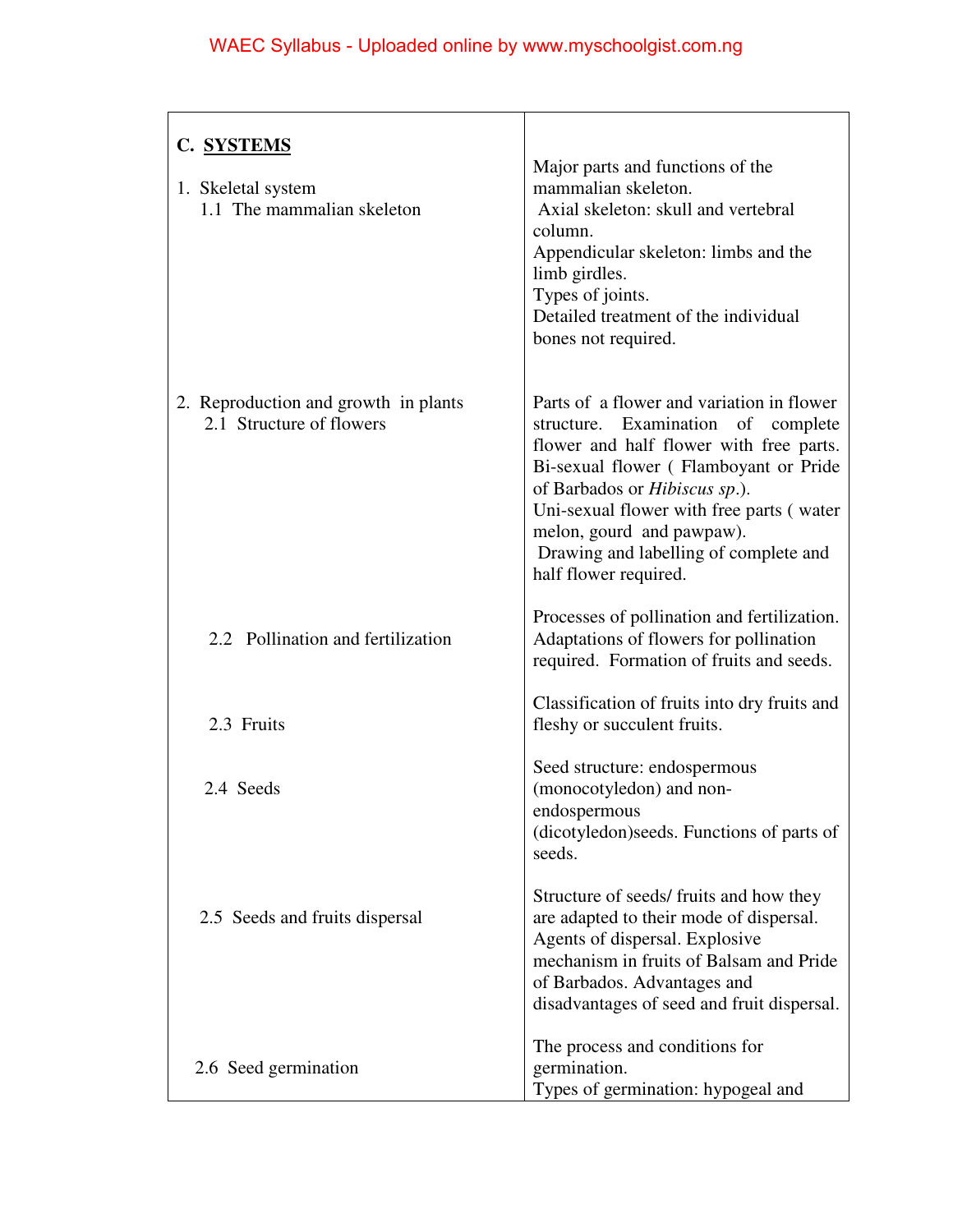| 2.7 Vegetative (Asexual) reproduction in<br>plants                     | epigeal.                                                                                                                                                                                                       |
|------------------------------------------------------------------------|----------------------------------------------------------------------------------------------------------------------------------------------------------------------------------------------------------------|
|                                                                        | Formation of new plants from corms,<br>bulbs, setts, rhizomes, cuttings, stolons,<br>runners. Distinction between budding<br>and grafting. Importance of the methods<br>of vegetative propagation.             |
| 3. Respiratory system                                                  | Explanation of respiration and how<br>energy is released from food substances<br>for living organisms. Importance of<br>respiration to living organisms.                                                       |
| 3.1 Aerobic and anaerobic respiration                                  | Distinction between aerobic and<br>anaerobic respiration.                                                                                                                                                      |
| 3.2 Structure and functions of the<br>respiratory system in mammals    | Identification of the respiratory organs<br>of the respiratory system. Functions of<br>the trachea, lungs, ribs, intercostal<br>muscles and diaphragm.                                                         |
| 3.3 Inhalation and exhalation                                          | Mechanisms of inhalation and<br>exhalation.                                                                                                                                                                    |
| 3.4 Problems and disorders of the<br>respiratory system                | Lung cancer, asthma, tuberculosis,<br>whooping cough and pneumonia.<br>Prevention and control of these<br>problems and disorders.                                                                              |
| 3.5 Exchange of respiratory gases in<br>plants.                        | Description of how respiratory gases<br>[oxygen and carbon (IV) oxide] are<br>taken in and out of plants. Importance of<br>cell (tissue) respiration. Glycolysis and<br>Kreb's cycle not required.             |
| 4. Food and nutrition<br>4.1 Classes of food<br>and food<br>substances | Classes of food and food substance and<br>their importance: carbohydrates,<br>proteins, lipids, vitamins, mineral salts<br>and water. Importance of balanced diet.<br>Food test for starch protein and lipids. |
| Malnutrition<br>4.2                                                    | Explanation of malnutrition and its<br>effects.<br>Relationship between diet and certain<br>diseases – night blindness, high blood                                                                             |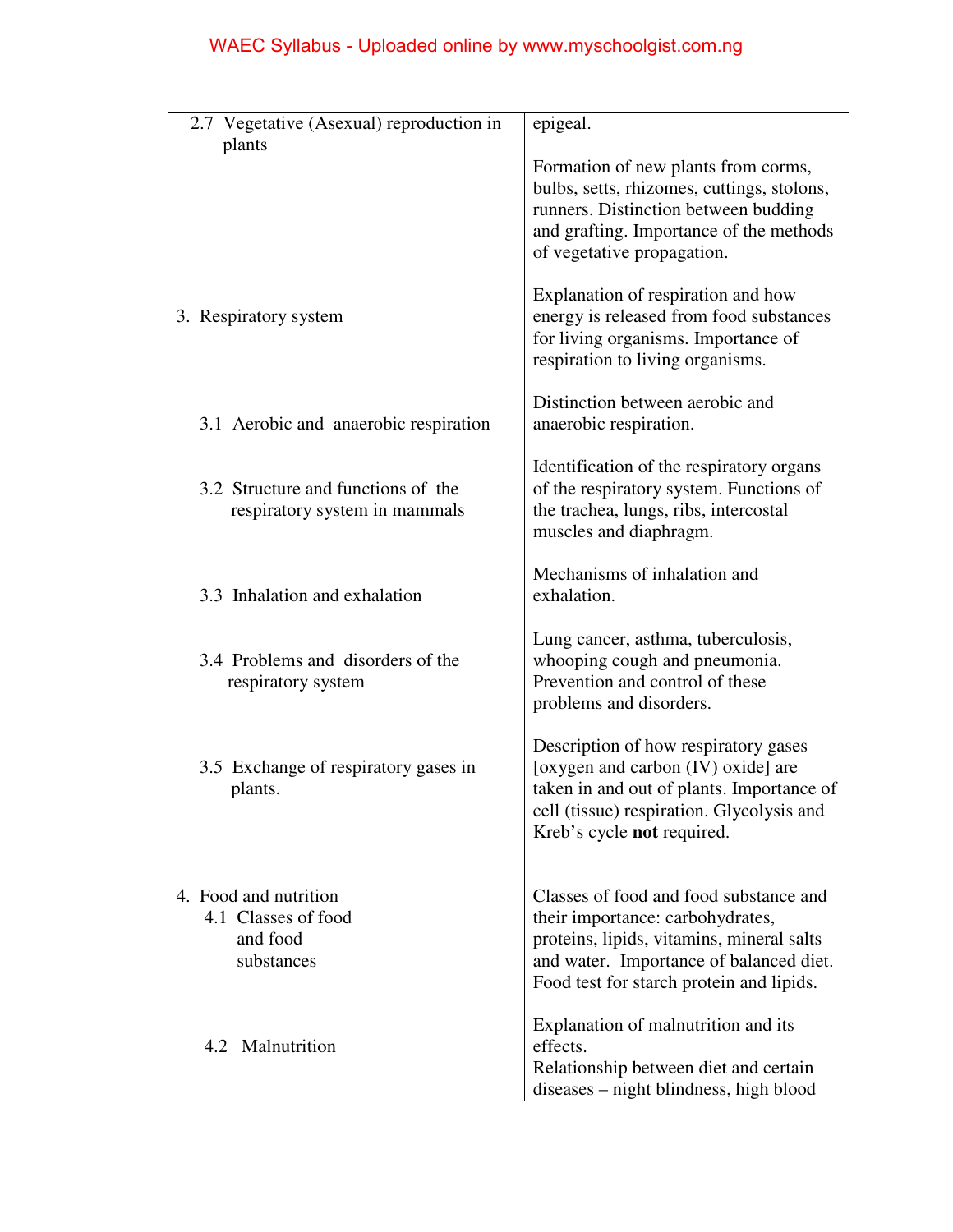|                                                                          | pressure, diabetes, obesity, lactose<br>intolerance, and Kwashiorkor.<br>Importance of roughage.                                                                                                                                      |
|--------------------------------------------------------------------------|---------------------------------------------------------------------------------------------------------------------------------------------------------------------------------------------------------------------------------------|
| 4.3 Food fortification and enrichment                                    | The essence of food fortification and<br>enrichment. Determination of body mass<br>index (BMI)                                                                                                                                        |
| 4.4 Health benefits of water                                             | The importance of water to the human<br>body.                                                                                                                                                                                         |
| 5.<br>Dentition, feeding and digestion in<br>mammals<br>5.1 Structure of | Structure and functions of the teeth.<br>Drawing and labelling of a vertical<br>section of a typical tooth. Differences in                                                                                                            |
| different types<br>of teeth in<br>relation to their<br>functions         | dentition in humans and other mammals<br>in relation to diet.<br>Proper ways of caring for the teeth to                                                                                                                               |
| 5.2 Care of teeth<br>in humans                                           | prevent dental problems.                                                                                                                                                                                                              |
| 5.3 Digestive<br>system of<br>human                                      | Structure and functions of digestive<br>systems in humans.                                                                                                                                                                            |
| 6. Transport: Diffusion, osmosis and<br>plasmolysis.                     | Explanation of diffusion, osmosis, and<br>plasmolysis. Simple experiments to<br>demonstrate diffusion in air and in<br>liquids; osmosis in living tissue and in<br>non-living tissue. Examples of diffusion<br>and osmosis in nature. |
| 7.<br>Excretory system                                                   | Explanation of excretion. Distinction<br>between excretion and egestion.                                                                                                                                                              |
| 7.1 Excretory organs                                                     | Excretory organs (lungs, skin, liver and<br>kidney). Elimination of products from<br>the body. Structure of the skin and the<br>kidneys.                                                                                              |
| 7.2 Disorders of<br>urinary systems<br>in humans                         | Bed wetting, urine retention, kidney<br>stone prostate and their remedies.                                                                                                                                                            |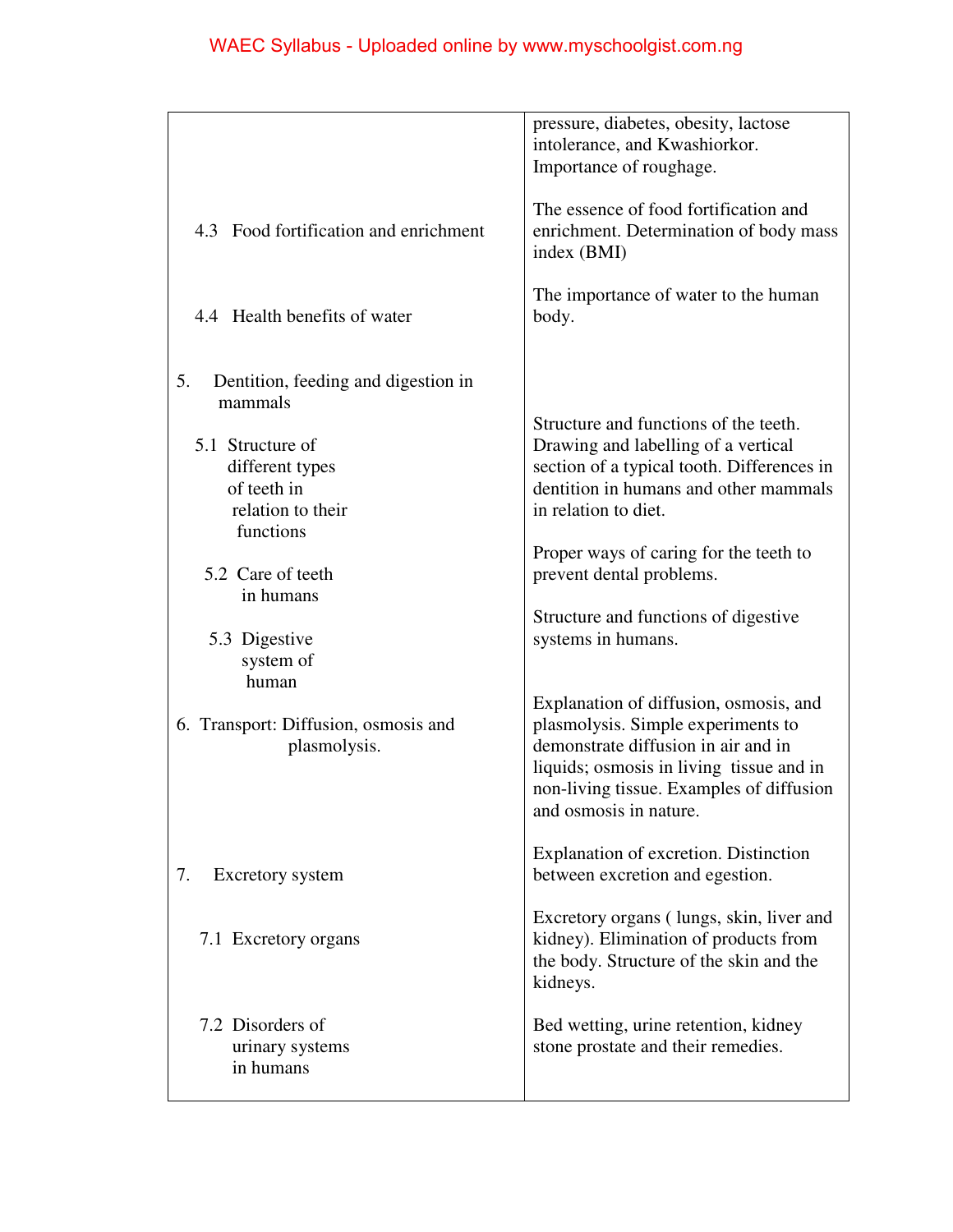| 8.<br>Reproductive system<br>and growth in<br>mammals                      |                                                                                                                                                                                                                                                                                                                                                                                                                                                     |
|----------------------------------------------------------------------------|-----------------------------------------------------------------------------------------------------------------------------------------------------------------------------------------------------------------------------------------------------------------------------------------------------------------------------------------------------------------------------------------------------------------------------------------------------|
| 8.1 Mammalian<br>reproductive<br>system                                    | Structure and function of male and<br>female reproductive systems.                                                                                                                                                                                                                                                                                                                                                                                  |
| 8.2 Male and female<br>Circumcision                                        | Advantages and disadvantages<br>circumcision.                                                                                                                                                                                                                                                                                                                                                                                                       |
| 8.3 Fertilization,<br>development of<br>the zygote and<br>birth in humans. | The process of fertilization,<br>development of zygote (pregnancy) and<br>birth. Formation of twins: identical,<br>fraternal, and siamese.<br>Details of cell division and anatomy of                                                                                                                                                                                                                                                               |
| 8.4 The process of<br>birth and care<br>for the young                      | the embryo not required.<br>The process of birth in mammals,<br>including pre-natal, post-natal and<br>parental care.                                                                                                                                                                                                                                                                                                                               |
| 8.5 Problems<br>associated with<br>reproduction in<br>humans               | and effects of miscarriage,<br>Causes<br>infertility,<br>ectopic<br>pregnancy,<br>impotence, fibroid, disease infections<br>and ovarian cyst.                                                                                                                                                                                                                                                                                                       |
| 8.6 Sexually<br>transmitted infections<br>(STI's)                          | Types: HIV/ AIDS, gonorrhea, syphilis,<br>candidiasis, herpes, chlamydia and their<br>mode of transmission. Effects of STI's<br>on the health and reproduction in<br>humans.                                                                                                                                                                                                                                                                        |
| 8.7 Phases of growth and development                                       | Physical and behavioural changes<br>associated with each phase of human<br>development: losing milk teeth and<br>development<br>of permanent<br>teeth,<br>increase in mass, height, development of<br>secondary<br>sexual<br>characters,<br>e.g.<br>menstruation in girls (pre-menstrual<br>syndrome in some women-accompanied<br>by violent moods or depression), wet<br>dreams in boys. Changes in old age<br>should include menopause and<br>its |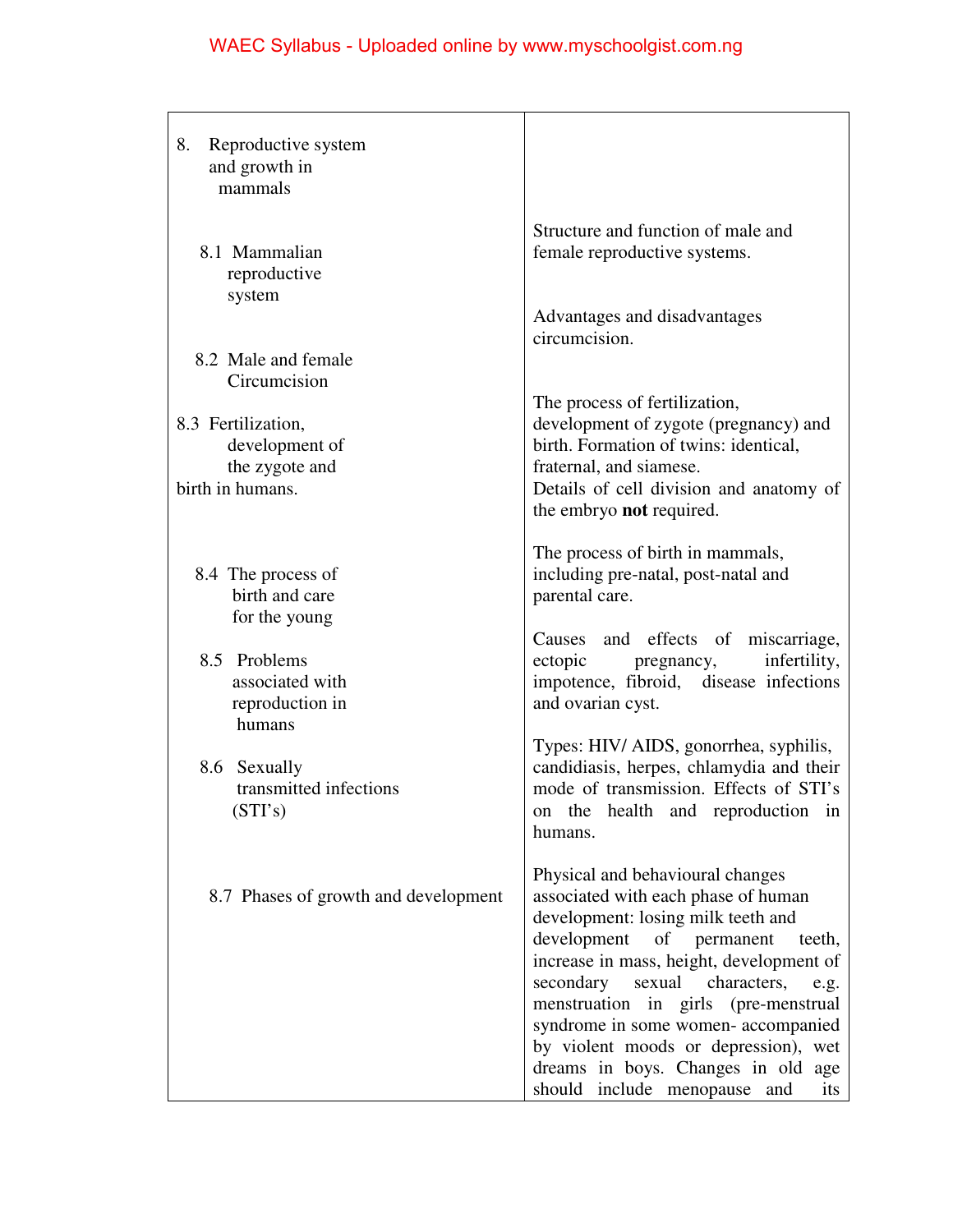|                                                                                                              | associated problems.                                                                                                                                                                                                                                                            |
|--------------------------------------------------------------------------------------------------------------|---------------------------------------------------------------------------------------------------------------------------------------------------------------------------------------------------------------------------------------------------------------------------------|
| 9. The circulatory system<br>9.1 The structure and functions<br>of the circulatory system of<br>humans       | The flow of blood through the heart, the<br>lungs<br>and<br>the<br>body of humans.<br>Functions<br>of the heart, the veins and the arteries in<br>the circulatory system. Detailed<br>structure of cellular components of the<br>blood vessels not required.                    |
| 9.2 Composition and functions of blood                                                                       | The structure of blood cells. Functions<br>of blood and blood circulatory system.                                                                                                                                                                                               |
| 9.3 Disorders<br>associated with<br>the blood and the<br>blood circulatory<br>system                         | High blood pressure, low blood<br>pressure and hole-in- heart, leukemia,<br>anaemia.                                                                                                                                                                                            |
| 10.<br>Nervous system<br>10.1 Structure and<br>the function<br>of nervous<br>system                          | Parts of the brain and their functions:<br>fore-brain (cerebrum), mid-brain<br>(cerebellum), hind-brain (medulla<br>oblongata). The spinal cord as part of the<br>central nervous system. Details of<br>electrical and chemical nature of<br>impulse transmission not required. |
| 10.2 Causes and effects of damage to<br>the central nervous system<br>10.3 Voluntary and involuntary actions | Accidents, diseases, drug abuse and<br>depression.<br>Distinction between voluntary and<br>involuntary actions. Importance of reflex<br>action. The reflex arc.                                                                                                                 |
| 10.4 Endocrine system and its<br>functions                                                                   | Glands producing hormones, normal<br>functions of hormones and its effects of<br>overproduction and underproduction.<br>The role of thyroxin, adrenaline,<br>testosterone, oestrogen and insulin.<br>Importance of iodated salt.                                                |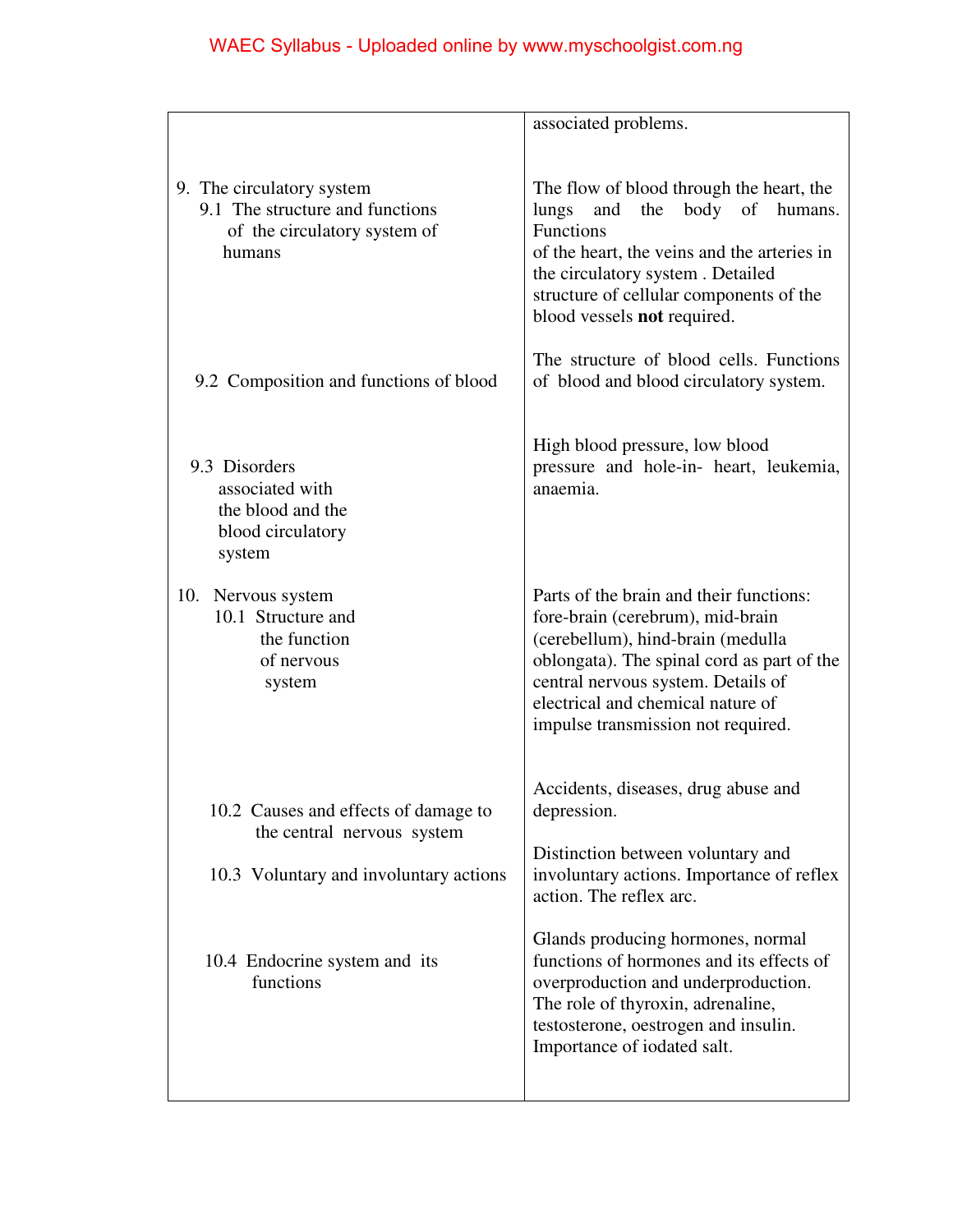| D. ENERGY<br>1. Forms of energy<br>and energy<br>transformation            | Illustrations with flow charts to show the<br>following energy transformations: solar<br>energy to chemical in photosynthesis,<br>Chemical energy to electrical energy in<br>voltaic cells, solar energy to electrical<br>energy in solar cells, chemical energy in<br>fossil fuel into thermal energy/ electrical<br>energy, potential energy to kinetic<br>energy in falling object, electrical energy<br>to light energy in bulbs, chemical energy<br>is released from glucose during cellular<br>respiration. |
|----------------------------------------------------------------------------|-------------------------------------------------------------------------------------------------------------------------------------------------------------------------------------------------------------------------------------------------------------------------------------------------------------------------------------------------------------------------------------------------------------------------------------------------------------------------------------------------------------------|
| 1.1 Conservation of<br>energy and<br>efficiency of<br>energy<br>conversion | Explanation of the principle of<br>conservation of energy. Demonstration<br>of the principle of transformation by<br>considering<br>transformation<br>the<br>of<br>potential energy to kinetic energy using<br>a falling object.<br>Explanation of efficiency using the<br>expression:<br>$E =$ energy output x 100%<br>energy input                                                                                                                                                                              |
| 2. Solar energy<br>2.1 Uses of solar energy                                | The main applications of solar energy:<br>generating electricity, drying materials<br>and heating substances.                                                                                                                                                                                                                                                                                                                                                                                                     |
| 2.2 Application of<br>solar energy                                         | Practical activities to demonstrate the<br>application of solar energy to: dry<br>clothes,<br>heat water for bathing, dry crops for<br>preservation, cook (boil an egg).<br>Advantages of solar energy over the use<br>of fossil fuels as source of energy.                                                                                                                                                                                                                                                       |
| 3. Photosynthesis<br>3.1 The process of<br>photosynthesis                  | Conditions of photosynthesis: light,<br>chlorophyll, carbon dioxide and water.<br>Experiments to show the necessity<br>of light, chlorophyll and carbon dioxide<br>for photosynthesis.                                                                                                                                                                                                                                                                                                                            |
| 3.2 Conversion of<br>light energy to<br>chemical                           | Equations to show how light energy is<br>trapped during the process of<br>photosynthesis and converted to glucose.                                                                                                                                                                                                                                                                                                                                                                                                |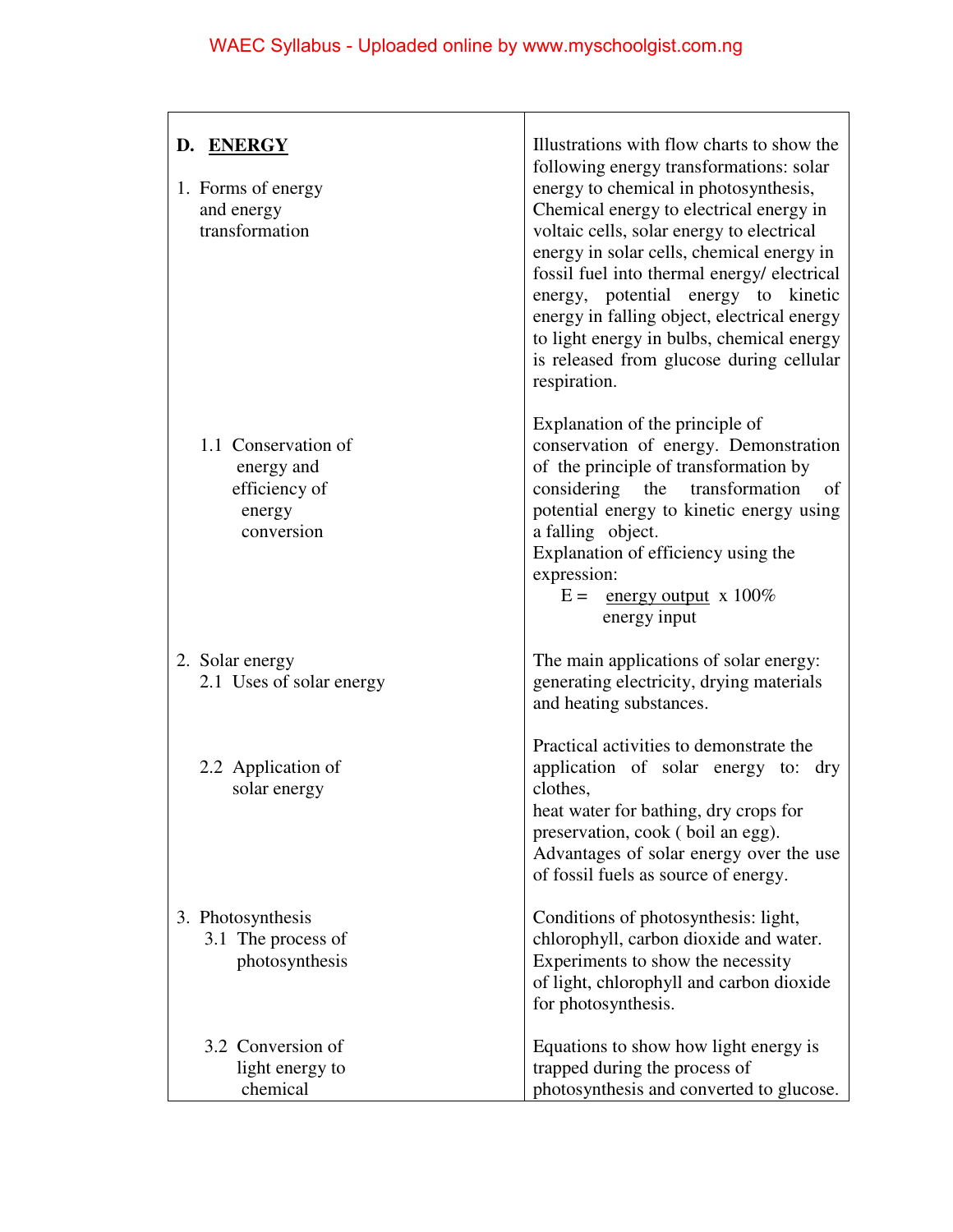| energy                                                                                   | Test for starch in food and leaf.                                                                                                                                                                                                                                                                                                                                                |
|------------------------------------------------------------------------------------------|----------------------------------------------------------------------------------------------------------------------------------------------------------------------------------------------------------------------------------------------------------------------------------------------------------------------------------------------------------------------------------|
| 4. Electronics<br>4.1 Claasification<br>of solid<br>materials into<br>conductors,        | Classify solid materials into conductors,<br>semiconductors and insulators. P-type<br>and N-type semiconductors. Behaviour<br>of P.N junction diode in a d.c and a.c                                                                                                                                                                                                             |
| semiconductors<br>and insulators                                                         | electronic circuit. Explanation of<br>rectification.                                                                                                                                                                                                                                                                                                                             |
| 4.2 Behaviour of<br>discrete<br>electronic<br>components                                 | A simple electronic circuit comprising<br>a.c and d.c. source, a resistor and a Light<br>Emitting Diode (LED) in series.<br>Behaviour of the <i>LED</i> when: the switch<br>is closed, switch is opened, resistor is<br>replaced with capacitor, capacitor is<br>replaced with inductor or coil.<br>Repetition of experiment by replacing<br>the d.c. source wih an a.c. source. |
| 4.3 Transistor and<br>its uses                                                           | Observe an NPN or PNP Transistor and<br>identify the emitter, the base and the<br>collector.<br>The use of transistor as a switch.<br>Behaviourof NPN transistor in circuit<br>with the base at the junction of two<br>resisitors, its collector at the battery and<br>an <i>LED</i> connected to the emitter.                                                                   |
| 4.4 Amplifer                                                                             | Application of transistor as an amplifier.                                                                                                                                                                                                                                                                                                                                       |
| 5. Electrical energy<br>5.1 Nature and<br>source of static<br>and current<br>electricity | Explanation of the formation of lighting<br>based on electrostatics. Protection of<br>buildings and installations with lightning<br>arrestors. Sources of static and current<br>electricity. Difference between a.c and<br>d.c and their limitations.                                                                                                                            |
| 5.2 Electric circuits                                                                    | Drawing of electric circuit and the<br>functions of each component.<br>Advantages and disadvantages of the<br>components ofcircuit in series and<br>parallel.                                                                                                                                                                                                                    |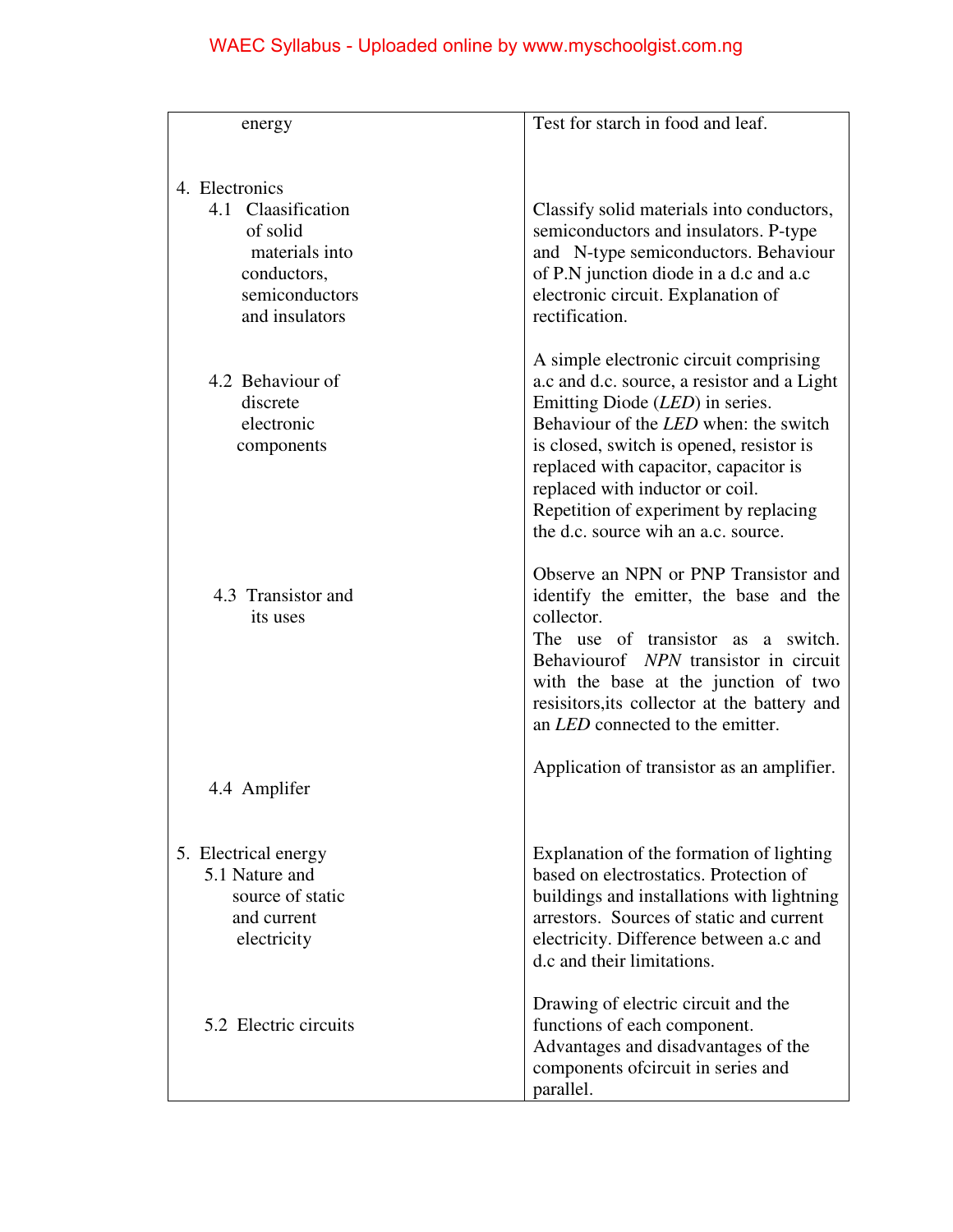| 5.3 Resistance(R),<br>current $(I)$ ,<br>potential<br>difference (V),<br>and power $(P)$ . | Simple calculation of resistance, current,<br>potential difference using the Ohm's<br>law.<br>Simple calculation for electric power.<br>Importance of power ratings and power<br>rationing. Efficient use of electric<br>appliances.                                                                                                  |
|--------------------------------------------------------------------------------------------|---------------------------------------------------------------------------------------------------------------------------------------------------------------------------------------------------------------------------------------------------------------------------------------------------------------------------------------|
| 5.4 Electric power generation                                                              | Sources of electric power generation:<br>Hydro, thermal, nuclear, solar, wind,<br>tidal and biogas. Basic principles<br>underlying the production of electricity<br>e.g. relative motion between a coil and a<br>magnet.                                                                                                              |
| 5.5 Power transmission                                                                     | The gadgets and processes involved in<br>the transmission of power: step-up and<br>step-down transformers, wiring a plug,<br>household wiring, stabilizers, fuses and<br>earthing.                                                                                                                                                    |
| 6. Sound energy<br>6.1 Sources of<br>sound                                                 | Production of sound from different<br>instruments(pipes, rods or strings and<br>percussions). Nature of sound: velocity,<br>reflection and refraction. Differences in<br>velocity of sound in different media<br>(gas, liquid, solid, and vacuum).<br>Formation of echoes. Determination of<br>the velocity of sound is not required. |
| 6.2 Musical notes<br>and noise                                                             | Classification of different sounds as<br>noise or musical notes (Distinction<br>between musical notes and noise).<br>Explanation of pitch, loudness and<br>quality of musical notes.                                                                                                                                                  |
| 6.3 The human ear                                                                          | Identification of parts of the human ear<br>and description of their functions.<br>The importance of ear muffs.                                                                                                                                                                                                                       |
| 7. Light energy<br>7.1 Reflection and<br>refraction of                                     | Explanation of reflection and refraction<br>of<br>light. Characteristics of images formed                                                                                                                                                                                                                                             |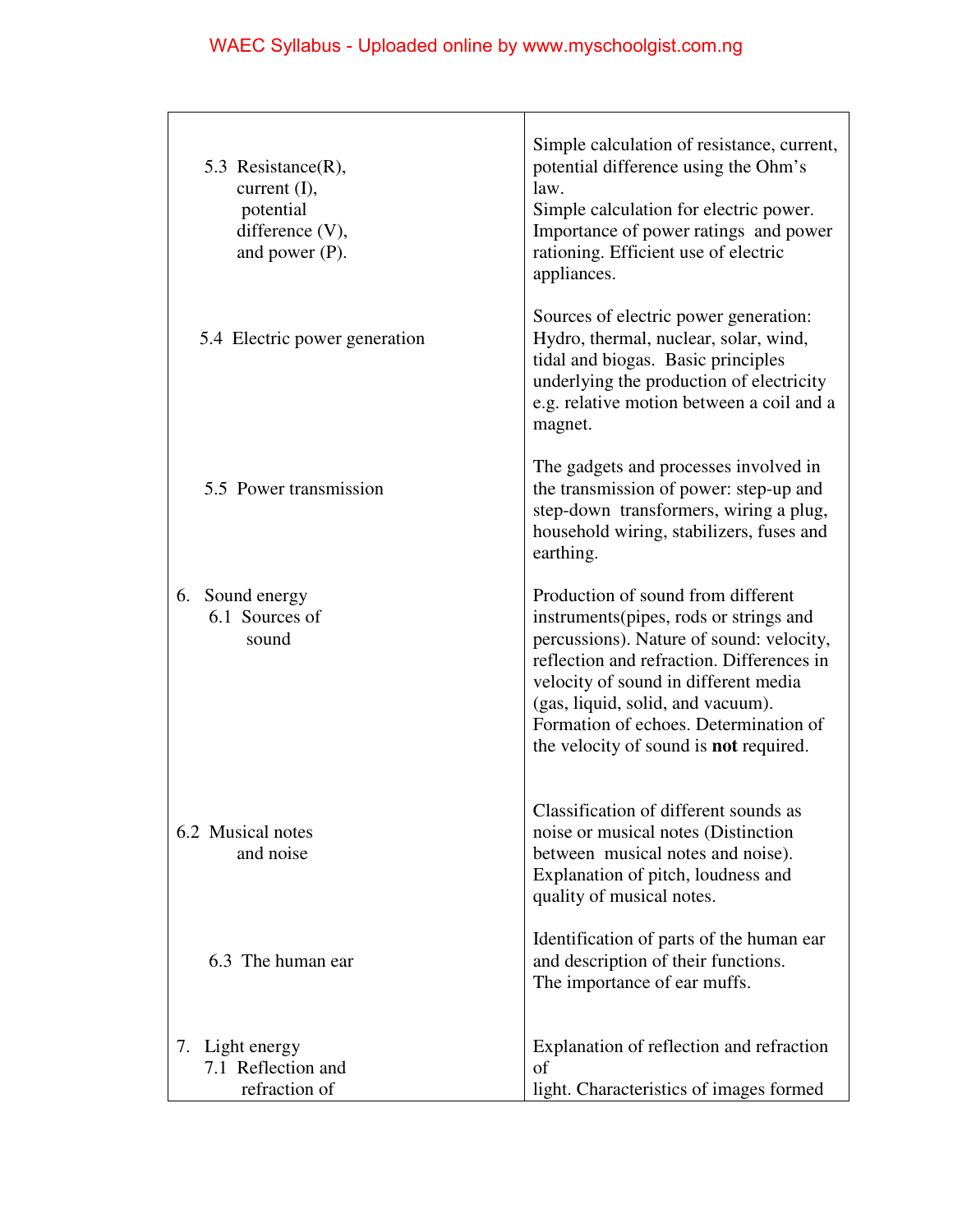| light                                                         | by plane mirror.                                                                                                                                                                                                                                                                                                                                                                                                                                                                                    |
|---------------------------------------------------------------|-----------------------------------------------------------------------------------------------------------------------------------------------------------------------------------------------------------------------------------------------------------------------------------------------------------------------------------------------------------------------------------------------------------------------------------------------------------------------------------------------------|
| 7.2 The mammalian eye                                         | Structure and functions of the parts of<br>the mammalian eye. Eye defects, causes<br>and their correction using the<br>appropriate lenses.                                                                                                                                                                                                                                                                                                                                                          |
| 7.3 Dispersion of light                                       | Explanation of dispersion of light.<br>Formation of rainbow.                                                                                                                                                                                                                                                                                                                                                                                                                                        |
| 7.4 Primary and secondary colours                             | Distinction between primary (red, green,<br>blue) and secondary (yellow, violet,<br>indigo, orange) colours. Demonstration<br>of the behaviour of objects under<br>different coloured lights.                                                                                                                                                                                                                                                                                                       |
| 7.5 Electromagnetic spectrum                                  | Explanation of electromagnetic<br>spectrum. Application of each<br>component in the spectrum. Calculation<br>and detailed treatment not required.                                                                                                                                                                                                                                                                                                                                                   |
| 8.<br>Heat energy<br>8.1 Nature and sources of heat<br>energy | Explanation of why heat is a form of<br>energy. Sources of heat energy.                                                                                                                                                                                                                                                                                                                                                                                                                             |
| 8.2 Modes of heat transfer                                    | Demonstration of the rate of flow of heat<br>in a metal bar of different materials.<br>Applications of conduction, convection,<br>and radiation (e.g. vacuum flask and<br>ventilation).                                                                                                                                                                                                                                                                                                             |
| 8.3 Temperature                                               | Definition of temperature. Concept of<br>thermal equilibrium between bodies.<br>Units: degree Celsius( ${}^{O}C$ ) and kelvin(K)<br>in which temperature is expressed.<br>Fahrenheit should be mentioned. Uses<br>and limitations of different types of<br>thermometers e.g. liquid-in-glass<br>(alcohol and mercury), gas, resistance<br>thermometers. Advantages and<br>disadvantages of mercury and alcohol as<br>thermometric liquids. Clinical<br>thermometer. Thermostat and how it<br>works. |
|                                                               | The ball and ring experiment to show                                                                                                                                                                                                                                                                                                                                                                                                                                                                |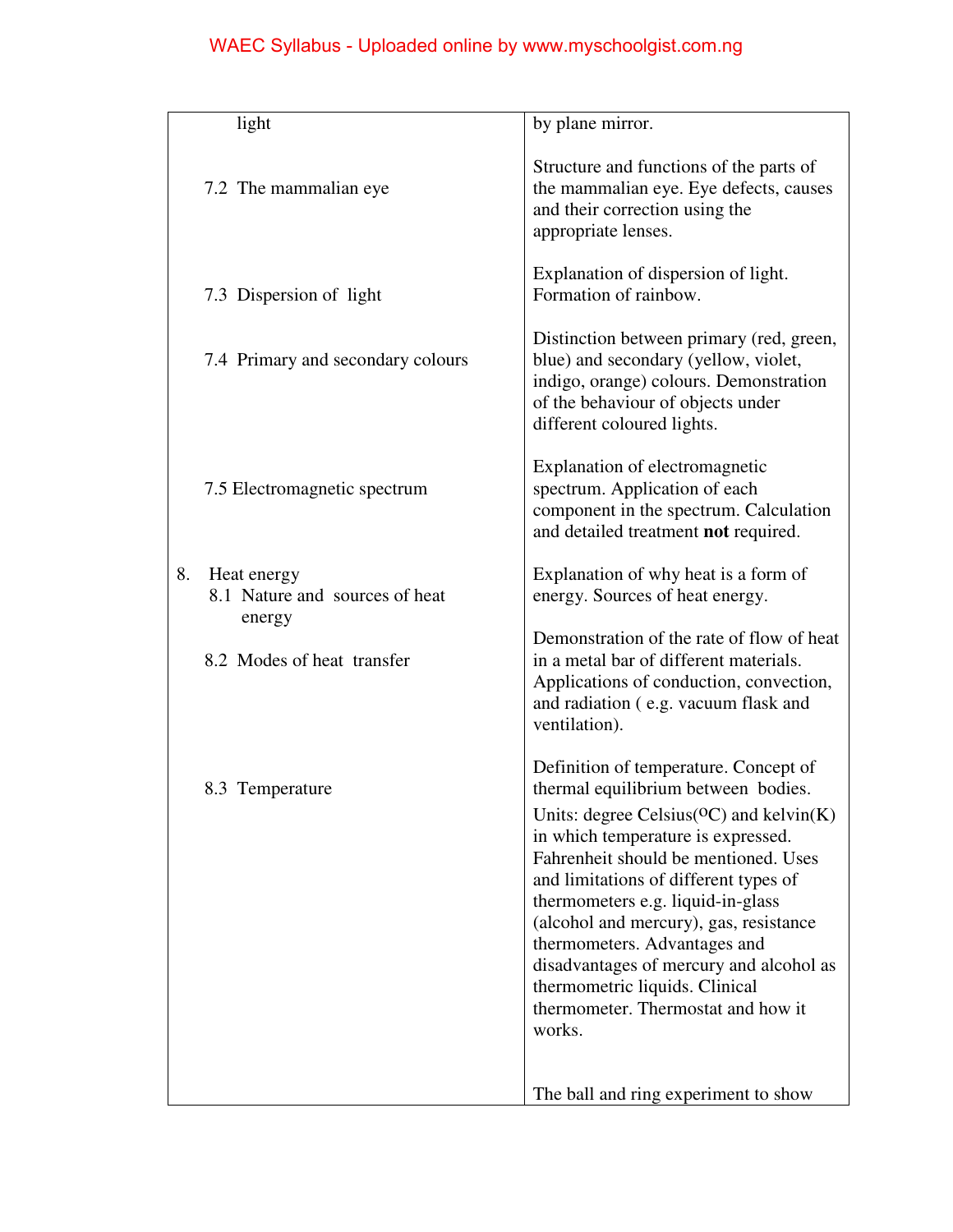| 8.4 Thermal expansion                  | that a body expands when heated.                                                                                                                                                                                                                                                                                                                  |
|----------------------------------------|---------------------------------------------------------------------------------------------------------------------------------------------------------------------------------------------------------------------------------------------------------------------------------------------------------------------------------------------------|
|                                        | Applications of expansion e.g.                                                                                                                                                                                                                                                                                                                    |
|                                        | thermostats, sagging of electric cable,                                                                                                                                                                                                                                                                                                           |
|                                        | bursting of inflated hot lorry tyres.                                                                                                                                                                                                                                                                                                             |
| 8.5 Change of state of matter          | Explanation of how heat causes change<br>of state of matter. Latent heat.<br>Distinction between latent heat of fusion<br>and latent heat of vaporization.<br>Evaporation; Application of principles<br>of evaporation in heat reduction e.g.<br>regulation of body temperature by the<br>skin, and cooling of water in local clay<br>water pots. |
|                                        |                                                                                                                                                                                                                                                                                                                                                   |
|                                        |                                                                                                                                                                                                                                                                                                                                                   |
| 9. Nuclear energy<br>9.1 Radioactivity | Causes of nuclear instability and how<br>they emit radiation to become stable.                                                                                                                                                                                                                                                                    |
|                                        | Types of radiation (alpha and beta                                                                                                                                                                                                                                                                                                                |
|                                        | particles, and gamma rays).                                                                                                                                                                                                                                                                                                                       |
|                                        |                                                                                                                                                                                                                                                                                                                                                   |
|                                        | The nature, production and use of                                                                                                                                                                                                                                                                                                                 |
| 9.2 Radioisotopes                      | radioisotopes: food preservation,                                                                                                                                                                                                                                                                                                                 |
|                                        | sterilization of equipment, treatment of                                                                                                                                                                                                                                                                                                          |
|                                        | diseases, pest control and crop                                                                                                                                                                                                                                                                                                                   |
|                                        | improvement.                                                                                                                                                                                                                                                                                                                                      |
|                                        |                                                                                                                                                                                                                                                                                                                                                   |
|                                        | Uses of nuclear energy e.g. in the                                                                                                                                                                                                                                                                                                                |
| 9.3 Uses of nuclear energy             | production of electricity.                                                                                                                                                                                                                                                                                                                        |
|                                        | Harmful effects of radioactivity and how                                                                                                                                                                                                                                                                                                          |
| 9.4 Protection from the                | to protect people from the effects e.g.                                                                                                                                                                                                                                                                                                           |
| effects of radioactivity               | atomic bombs.                                                                                                                                                                                                                                                                                                                                     |
|                                        |                                                                                                                                                                                                                                                                                                                                                   |
|                                        | Problems associated with the disposal of                                                                                                                                                                                                                                                                                                          |
| 9.5 Nuclear waste disposal             | nuclear waste.                                                                                                                                                                                                                                                                                                                                    |
|                                        |                                                                                                                                                                                                                                                                                                                                                   |
|                                        |                                                                                                                                                                                                                                                                                                                                                   |
| <b>INTERACTIONS OF MATTER</b><br>Е.    |                                                                                                                                                                                                                                                                                                                                                   |
| Ecosystem<br>1.                        | Explanation of ecological terms:                                                                                                                                                                                                                                                                                                                  |
| 1.1 Basic ecological terms             | ecosystem, species, population,                                                                                                                                                                                                                                                                                                                   |
|                                        | ecology, ecosphere and community.                                                                                                                                                                                                                                                                                                                 |
|                                        |                                                                                                                                                                                                                                                                                                                                                   |
| 1.2 Types of ecosystem and their       | Natural ecosystem: fresh water, marine,                                                                                                                                                                                                                                                                                                           |
| components                             | estuarine, lake, rainforest, savanna and                                                                                                                                                                                                                                                                                                          |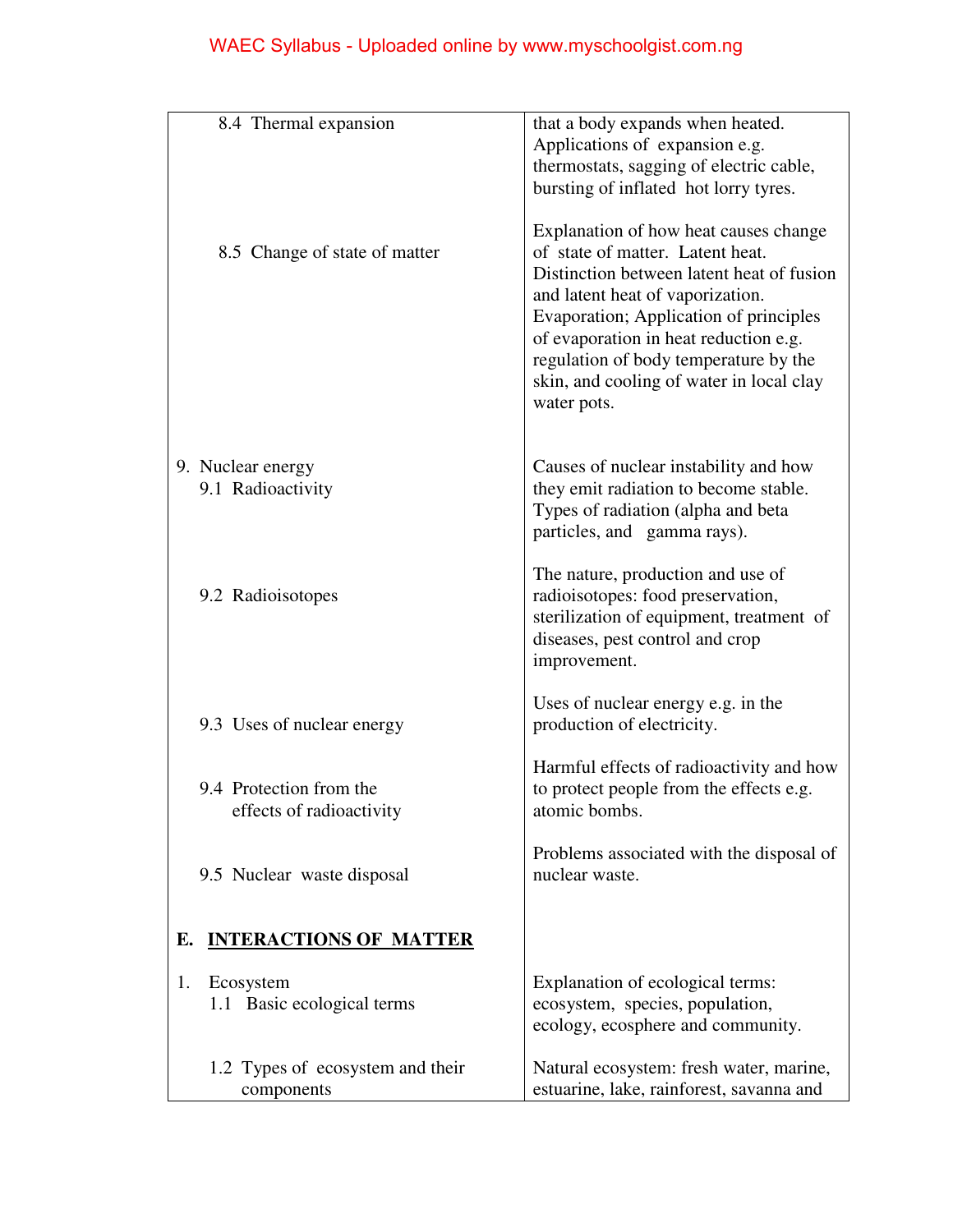|                                           | Artificial<br>desert.<br>ecosystem:<br>roads.                                    |
|-------------------------------------------|----------------------------------------------------------------------------------|
|                                           | farmland, man-made<br>lake,<br>Components of ecosystem: biotic/living            |
|                                           | (plants and animals) and abiotic/ non-                                           |
|                                           | living(soil, air, and water). Effects of the                                     |
|                                           | components on each other. Ecological<br>factors:<br>(predation)<br>biotic<br>and |
|                                           | competition) and<br>abiotic (climatic                                            |
|                                           | factors, salinity, altitude and slope of                                         |
|                                           | land) Appropriateness of instruments<br>used to measure abiotic factors.         |
|                                           | Explanation of food chain and food web.                                          |
| 1.3 Food chain and food web               | Identification of components of food                                             |
|                                           | chain and food web: producers (green<br>primary<br>plants),<br>consumers         |
|                                           | (herbivores), secondary consumers                                                |
|                                           | (carnivores). Decomposers should be                                              |
|                                           | mentioned.                                                                       |
| 2. Atmosphere and climate change          | Layers of the atmosphere: troposphere,                                           |
| 2.1 Regions of atmosphere                 | stratosphere, mesosphere, and                                                    |
|                                           | thermosphere. Description of the<br>characteristics of each layer in terms of    |
|                                           | thickness, temperature, air quality and                                          |
|                                           | composition, pressure and support                                                |
|                                           | for human activities.                                                            |
| 2.2 Human activities and their effects on | Effects of human activities on the                                               |
| the atmosphere                            | atmosphere: air transport, defence,                                              |
|                                           | industrialization and agriculture.                                               |
| 2.3 Atmospheric pollutants                | Sources and effects of the following                                             |
|                                           | major pollutants: oxides of lead,<br>nitrogen and sulphur; ozone, halons         |
|                                           | (carbon and halogen compounds).                                                  |
| 2.4 Green house effect                    | Explanation of 'greenhouse' and its                                              |
|                                           | effect: Global warming and climate                                               |
|                                           | change. Possible factors to address the                                          |
|                                           | problem of global warming. Greenhouse<br>gases e.g. carbon (IV) oxide and        |
|                                           | methane.                                                                         |
| 2.5 Ozone layer                           | Ozone layer and how it protects living                                           |
|                                           | organisms. Causes and effects of the                                             |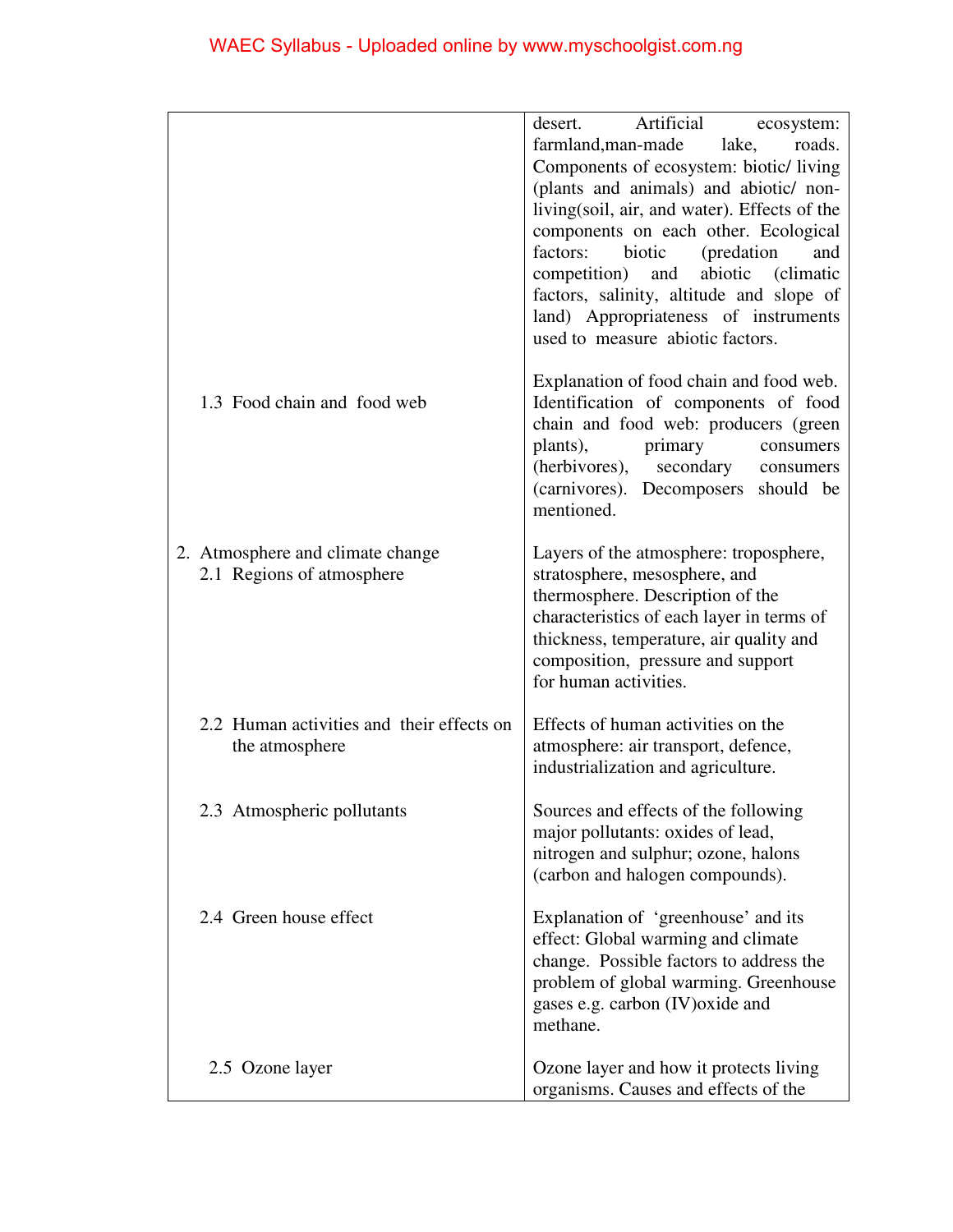|                                                         | depletion of the ozone layer. Sources<br>and effects of CFCs on the ozone layer.                                                                                                                                                                                                              |
|---------------------------------------------------------|-----------------------------------------------------------------------------------------------------------------------------------------------------------------------------------------------------------------------------------------------------------------------------------------------|
| 2.6 Acid rain                                           | Identification of acidic pollutants which<br>cause acid rain. The effects of acid rain<br>on the environment (damage to<br>buildings, paints forests etc).                                                                                                                                    |
| 3. Infection and diseases<br>3.1 Causes of Diseases     | Pathogenic: bacteria, virus, fungi,<br>protozoa and rickettsia. Non-<br>pathogenic: nutritional, genetic, stress<br>conditions, and poor sanitation.                                                                                                                                          |
| 3.2 Common diseases                                     | Modes of transmission, symptoms,<br>methods of prevention and control of<br>common diseases (air borne, water<br>related, insect borne, food contaminated,<br>nutrition, sexually transmitted,<br>communicable, zoonotic diseases).                                                           |
| 4. Magnetism<br>4.1 Magnetic and non-magnetic materials | Classification of various kinds of<br>materials as magnetic and non-<br>magnetic. Permanent and temporary<br>magnets. The use of magnetism the<br>following gadgets: telephone earpiece,<br>loud speakers, microphones, magnetic<br>compass, generation of electricity, fridge<br>doors, etc. |
| 4.2 Magnetic field                                      | Explanation of magnetic field.<br>Demonstration of magnetic fields around<br>a bar magnet using compressor or iron<br>fillings.                                                                                                                                                               |
| 4.3 Magnetization and demagnetization<br>5.             | Processes of magnetization and<br>demagnetization. The production and<br>use of electromagnets. Complete<br>demagnetization of permanent magnet.                                                                                                                                              |
| Force, motion, and pressure<br>5.1 Force                | Explanation of the various types of<br>forces: frictional, viscous, gravitational,<br>weight, electrostatic, magnetic, upthrust,<br>tension and push / pull.                                                                                                                                  |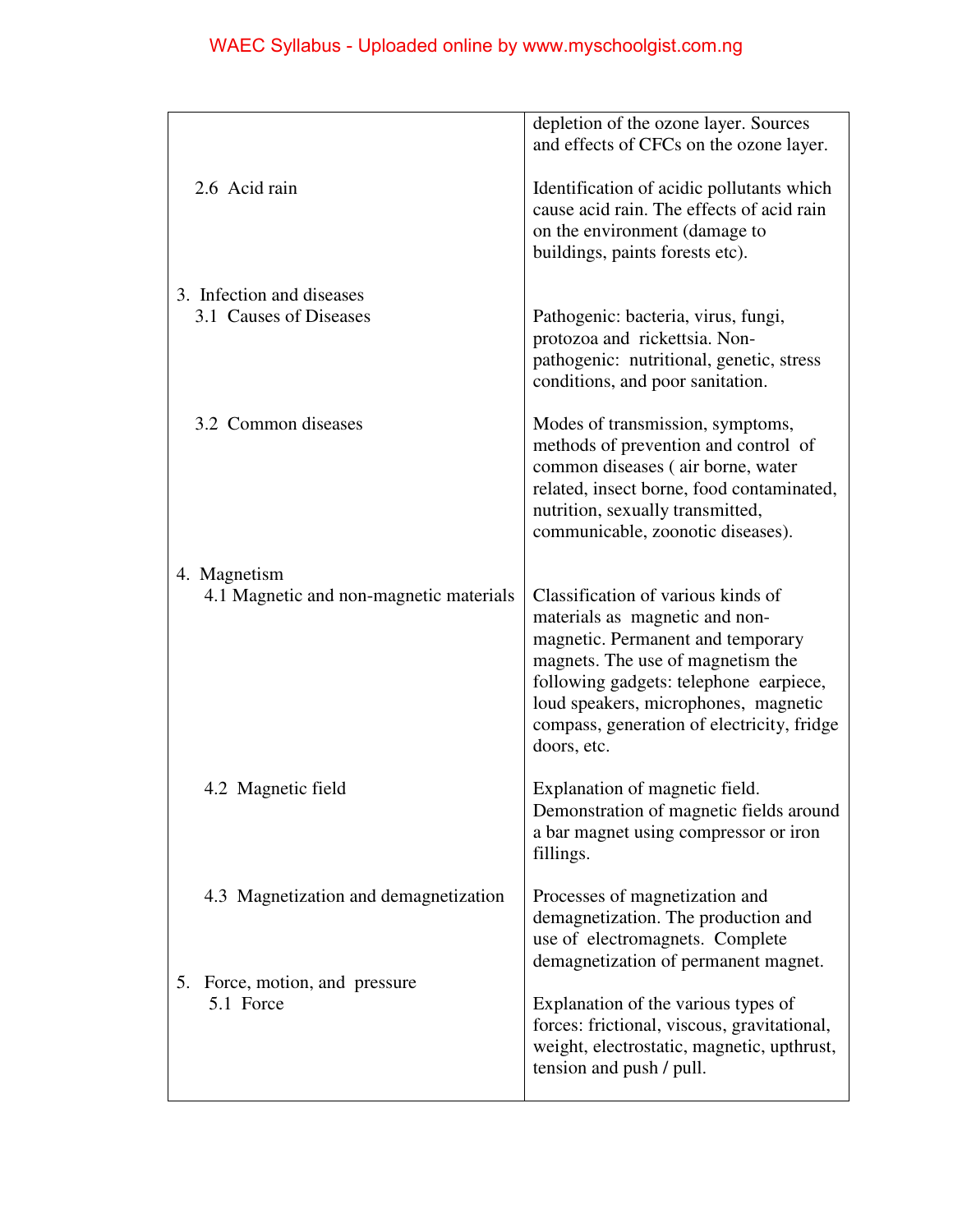| 5.2 Archimedes Principle and law of<br>flotation                       | Explanation of the Archimedes Principle<br>and law of flotation. Explanation of the<br>following phenomena: the flight of<br>birds and flotation of boats.                                                                                                                                                                                                                                                                                                                             |
|------------------------------------------------------------------------|----------------------------------------------------------------------------------------------------------------------------------------------------------------------------------------------------------------------------------------------------------------------------------------------------------------------------------------------------------------------------------------------------------------------------------------------------------------------------------------|
| 5.3 Distance, displacement, speed,<br>velocity, momentum, acceleration | Definition of the terms: distance,<br>displacement, speed, velocity,<br>acceleration, and momentum. Simple<br>calculations required                                                                                                                                                                                                                                                                                                                                                    |
| 5.4 Stability of objects                                               | Explanation of centre of gravity.<br>Determination of centre of gravity of<br>rectangular, triangular, and irregular<br>shaped cardboards using the knife edge.<br>Types of equilibrium: stable, unstable,<br>neutral equilibrium. Stability based on<br>the following activities: Demonstration<br>of the three types of stability using a<br>cone on a flat surface. Effect of loading<br>a vehicle on the top carrier or on the<br>base carrier on the stability of the<br>vehicle. |
| 5.5 Pressure                                                           | Definition of pressure. Effects of<br>pressure in solids, in liquids and in<br>gases (use of bicycle pump, hydraulics,<br>siphons and water pumps).                                                                                                                                                                                                                                                                                                                                    |
|                                                                        |                                                                                                                                                                                                                                                                                                                                                                                                                                                                                        |
| 6. Safety in the community<br>6.1 Safe use of appliances in the home   | Proper use and handling of household<br>appliances to prevent accidents at home:<br>avoidance of overloading of electric<br>sockets, extreme care in using the<br>heating coil in metal/ plastic containers,<br>use of gloves. Precautionary measures<br>in preventing accidents in the home.                                                                                                                                                                                          |
| 6.2 First aid methods                                                  | Demonstration of the following using<br>models: mouth-to-mouth resuscitation<br>method, methods of extinguishing<br>different fires, treatment of burns, cuts<br>and electric shocks.                                                                                                                                                                                                                                                                                                  |
| 6.3 Hazardous substances                                               | Possible hazards that can occur in<br>working environment e.g. dust, fumes,                                                                                                                                                                                                                                                                                                                                                                                                            |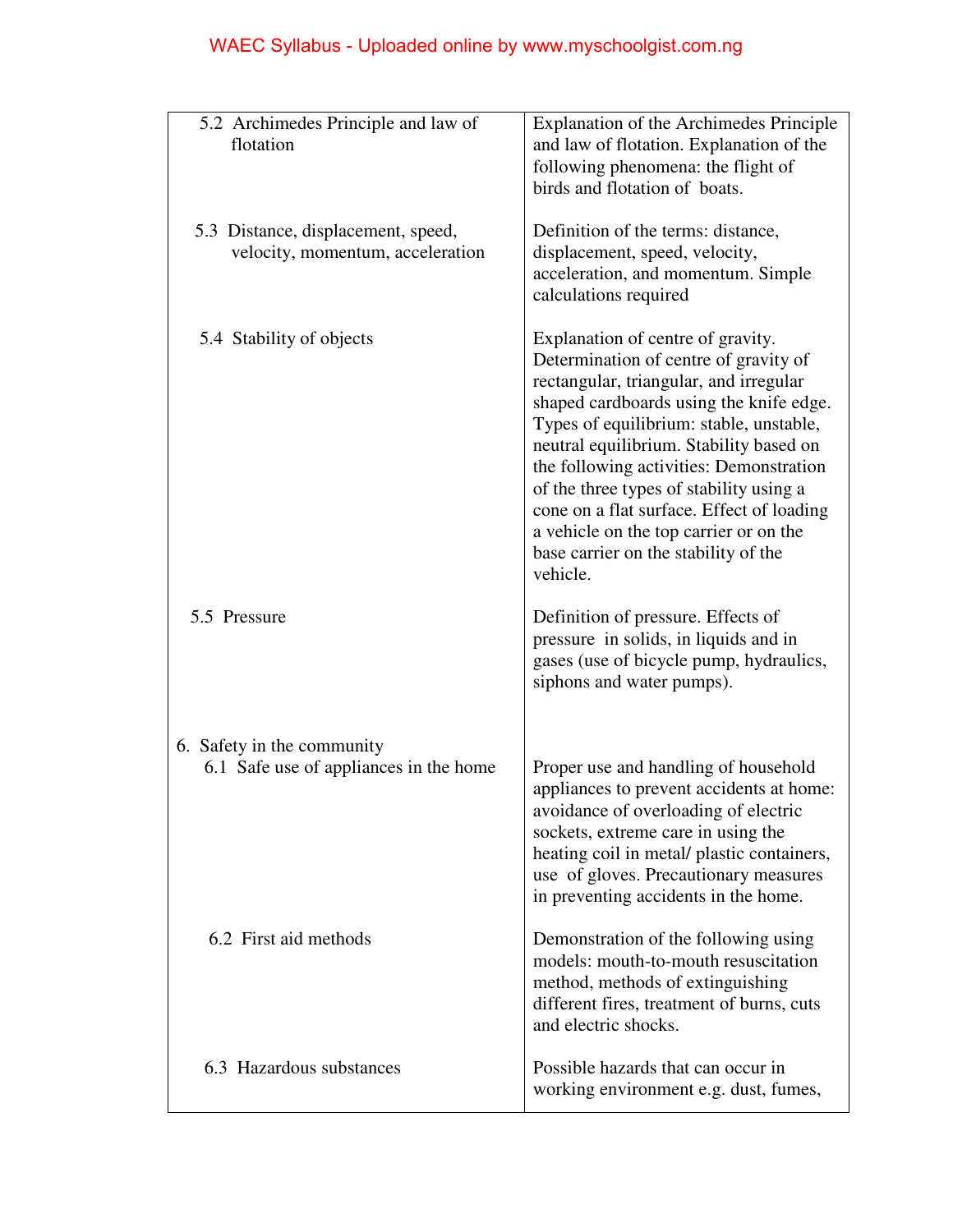|                                                                                                                                                                                                          | toxic substance, corrosive substances,<br>fire, food contamination, harmful<br>radiation (X-rays), poisonous substances<br>from heated or frozen plastics. Effects of<br>hazardous substances on human body,<br>e.g. blindness, burns, nausea, vomiting,<br>and allergies.                                                                                                                                                                                                                      |
|----------------------------------------------------------------------------------------------------------------------------------------------------------------------------------------------------------|-------------------------------------------------------------------------------------------------------------------------------------------------------------------------------------------------------------------------------------------------------------------------------------------------------------------------------------------------------------------------------------------------------------------------------------------------------------------------------------------------|
| 6.4 Common hazards in the community                                                                                                                                                                      | Appraisal of the adequacy of the various<br>hazards, warning labels on containers<br>and other places. Techniques involved in<br>preventing fire due to electrical and<br>chemical causes, and bush fires.                                                                                                                                                                                                                                                                                      |
|                                                                                                                                                                                                          | Community hazards: diseases, pests and<br>parasites outbreak, insanitary conditions,<br>traffic problems in towns and cities,<br>pollution problems and waste<br>generation.                                                                                                                                                                                                                                                                                                                    |
| 6.5 Roles of health service organizations:<br>(WHO, FAO, UNICEF, Foods and<br>Drugs Board Ghana Health Service,<br>Red Cross, Red Crescent, EPA,<br>Ghana Standards Board, UNPFA,<br><b>Blue Cross</b> ) | Functions of health organizations such<br>as public health and sanitation, public<br>health education, proper siting of refuse<br>dumps, provision of waste disposal<br>facilities, and provision of public toilets.<br>Factors that promote public health.<br>Importance of proper sanitation<br>in<br>diseases control. Efficient town planning<br>and village planning systems, places of<br>garbage disposal, good clean roads and<br>street connections.                                   |
| 7. Variation and inheritance<br>7.1 Chromosomes and genes                                                                                                                                                | Chromosomes as bearers of genes/<br>hereditary materials and recessive and<br>dominant characters; genotype and<br>phenotype. Inheritance of a single pair<br>of contrasting characters e.g height<br>(tallness and shortness) to second filial<br>generation.<br>Simple treatment of Mendel's first law<br>of inheritance. Application of the<br>sequence of inheritance with respect to<br>cloning of stem cells. DNA Test.<br>Heritable<br>and<br>non-heritable<br>characteristics in human. |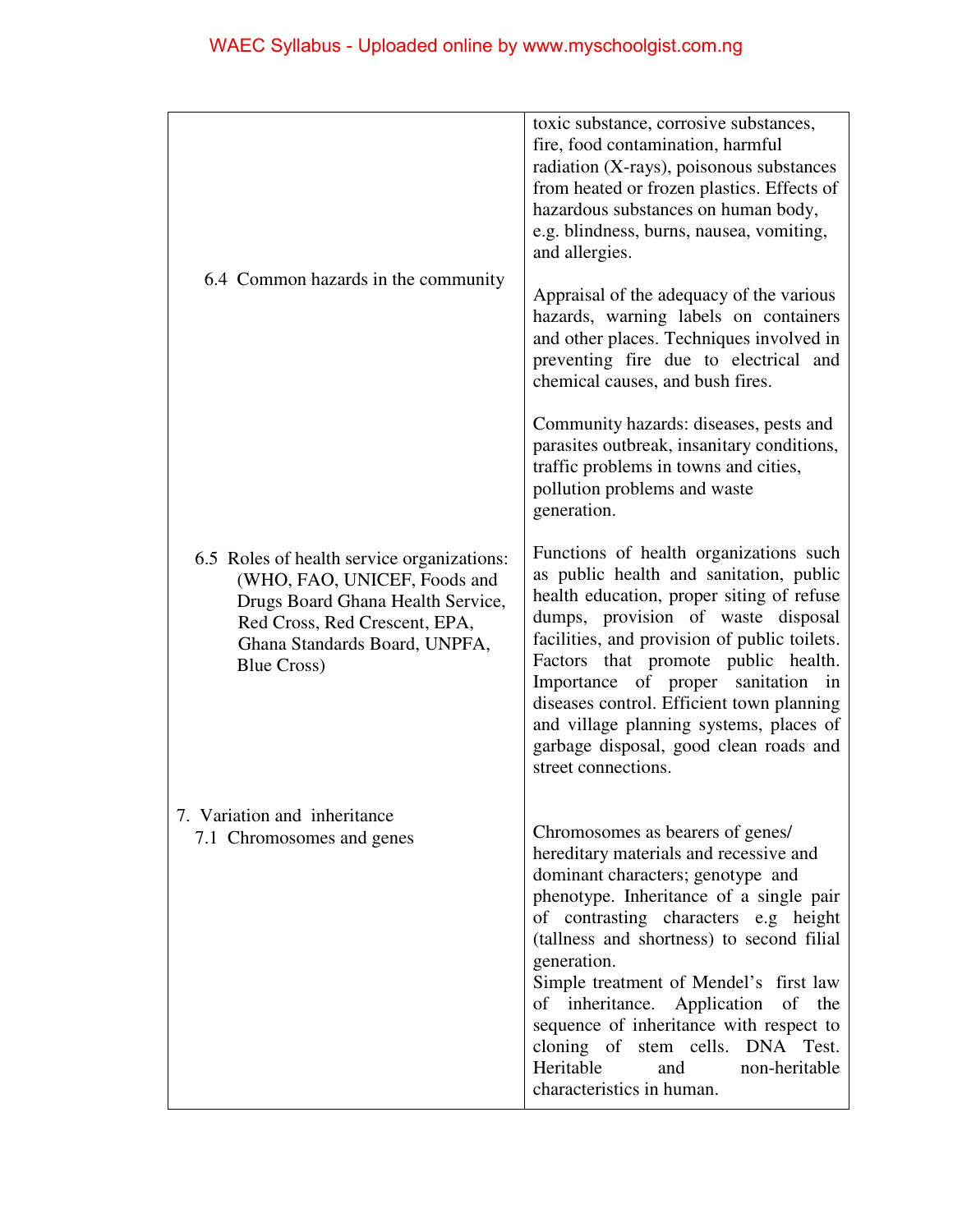| 7.2 Variation                                      | Explanation of variation. Causes and<br>consequences of variation: Mutation<br>should be mentioned as one of the<br>causes of variation e.g. resistance of<br>some organisms to drugs or chemicals,<br>albinism in humans.                                                        |
|----------------------------------------------------|-----------------------------------------------------------------------------------------------------------------------------------------------------------------------------------------------------------------------------------------------------------------------------------|
| 7.3 Sex determination and sex-linked<br>characters | Explanation of sex determination at<br>fertilization. Effects of sex preference on<br>family relationship.<br>$Sex-$<br>linked<br>characters.                                                                                                                                     |
| 7.4 Blood groups and Rhesus factor                 | Types of blood groups and Rhesus factor<br>and their importance for marriage, blood<br>transfusion<br>paternity<br>and<br>test.<br>Inheritance of blood groups and Rhesus<br>factor. Problems in marriage due to<br>incompatibility Rh-factor and how to<br>avoid these problems. |
| 7.5 Sickle cell gene and Sickle cell<br>anaemia    | Inheritance of sickle<br>cell<br>gene.<br>Acquisition of sickle cell anaemia.<br>Management of sickle cell anaemia.                                                                                                                                                               |
| 8. Work and machines                               |                                                                                                                                                                                                                                                                                   |
| 8.1 Work, energy and power                         | Definition of work, energy and power.<br>Simple calculations required.                                                                                                                                                                                                            |
| 8.2 Simple machines                                | Identification of simple machines such<br>as levers, pulleys, wheels, and axle and<br>inclined planes. Classes of levers should<br>be mentioned. Explanation of<br>mechanical advantage, velocity ratio and<br>efficiency of machines. Simple<br>calculations required.           |
| 8.3 Friction                                       | Definition of friction, effects of friction<br>and methods of reducing friction.<br>Advantages and disadvantages of<br>friction.                                                                                                                                                  |
| 9. Endogenous technology                           | Explanation of endogenous technology.<br>Effects of modern technology on the<br>development of endogenous technolog.                                                                                                                                                              |